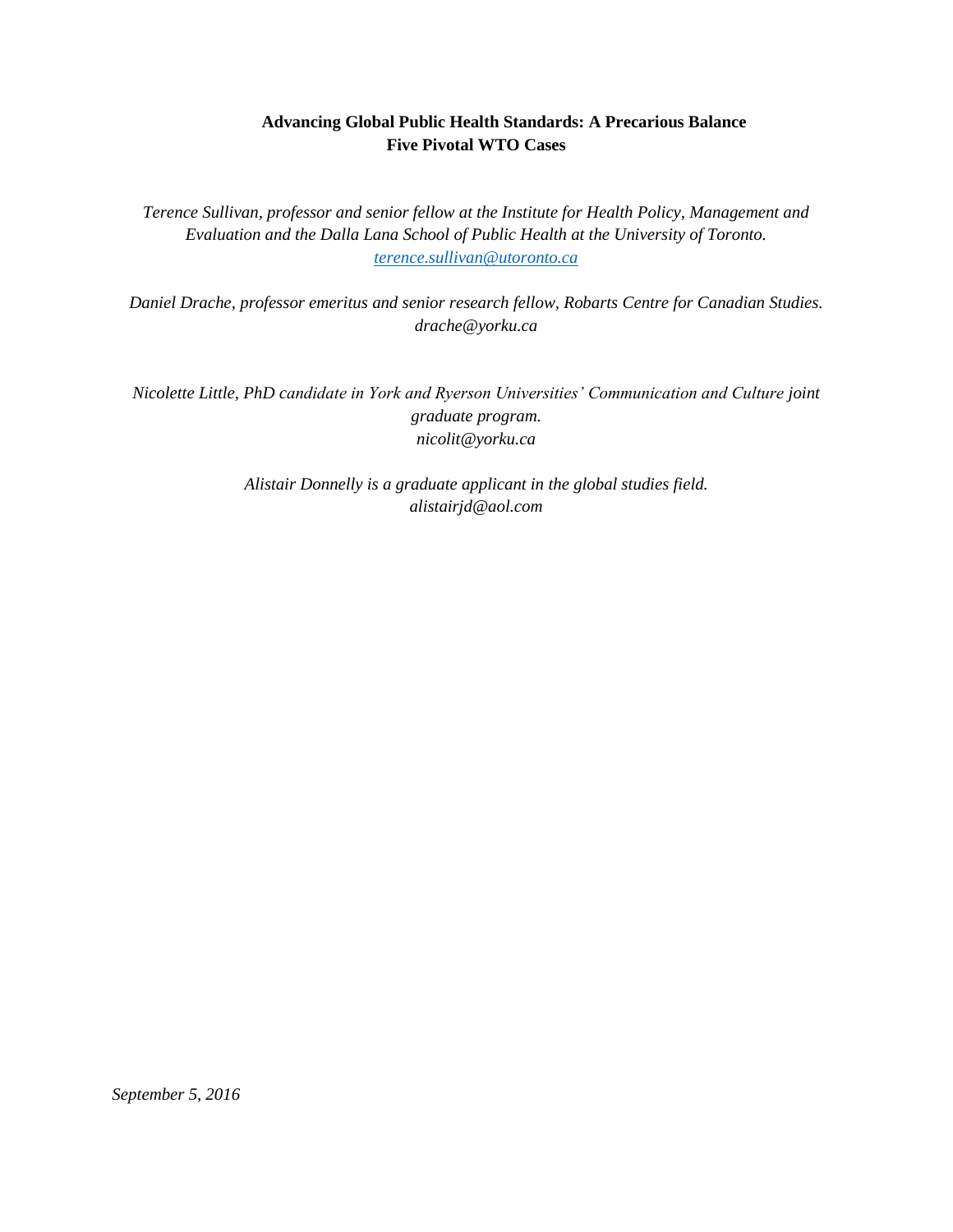#### **Abstract**

This paper examines five World Trade Organization (WTO) disputes and their related settlements to explore the primacy of public health concerns in trade-related matters. It asks first, whether the WTO successfully manages the interface between trade-related questions and global public health concerns? Second, we explore if the WTO decisions reflect strong and effective public health standards? The five cases considered include the French asbestos ban, the EU and US' restriction of world access to generic drugs, the US-Indonesia dispute related to clove cigarettes, the US-EU disagreement over hormones in beef and Thailand's attempts to introduce plain packaging for alcohol products. This paper concludes that, despite moments of hope that the WTO might be more than just a trade organisation, the WTO's major focus is trade, with public health occupying a very small role in its decision making in judicial culture. Even when a world consensus exists among scientific and policy experts that a product is detrimental to human well-being, member states' trade interests are given greater weight than the immediate need to protect citizens' health and raise global health standards – access to generic drugs, protection against carcinogenic material such as asbestos and restriction on cigarette packaging. WTO decisions appear to be made in a legal "black hole" without linkage to human rights legal protection of the individual and the collective. Because the WTO jurisprudence is decided on the case by case basis, frequently the decisions of WTO panels while technically correct they fail to have a larger view of global public health issues. The paper concludes that the WTO is in need of rebalancing its trade vs. health foci, and of heightening the importance placed on public health, in order to address the needs of a 21<sup>st</sup>-century world and to gain global citizens' trust. Against a weak trade vs global health regulatory regime, the paper illustrates how compliance with WTO decisions in the area of global public health leaves a great deal of room for foot dragging by governments which emboldens big Pharma and other global actors to use the WTO's commercial norms to armour plate themselves against progressive change. Hence progress towards strengthening global health standards is unlikely to come from the WTO's current culture of jurisprudence.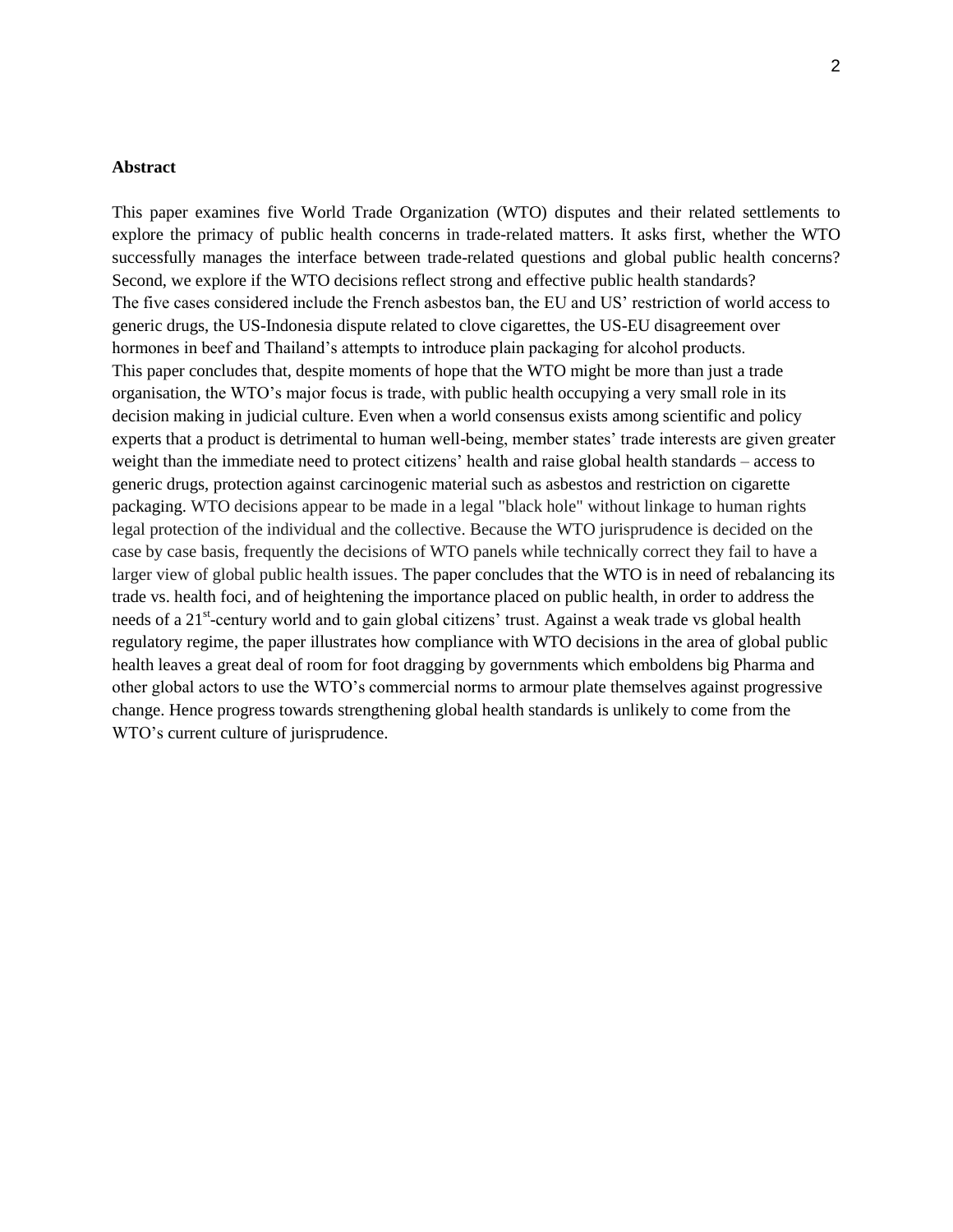## **Advancing Global Public Health Standards: A Precarious Balance Five Pivotal WTO Cases**

In 2001, the World Trade Organization (WTO) took the unprecedented step of allowing the French government to ban the importation of asbestos. This ban occurred under the little-used Article XX of the General Agreement on Tariffs and Trade (GATT), which allows exceptional public health restrictions on trade. Just two years later, the head of the World Health Organization (WHO) launched an amendment to the Agreement on Trade-Related Intellectual Property Rights (TRIPS), to allow poorer countries with insufficient capacity for pharmaceutical production to import generic medicines under compulsory licensing provisions. These decisions raised global publics' hope that public health concerns would predominate over trade-related interests. This early optimism receded, however, in the face of other decisions less friendly to establishing global public health standards.

Many experts see the WTO as *more than just a trade organisation*, since it can take public interest issues such as health, the environment and standard setting into account in decisions of its dispute resolution panels. So its mandate is more than being the world's global governance institution charged with strictly advancing a far-reaching trade agenda. There are many grey areas that give the opportunity for the WTO to give leadership and direction to the global public health trade liberalization interface. Morals, for example, were taken into account recently in the dispute over Canadian seal products. In 2009, the EU banned the promotion and marketing of seal products, leading to a WTO dispute with complainants Norway and Canada. The Panel and Appellate Body agreed, albeit for different reasons, that some of the ban's elements were discriminatory, but deemed the measure to be "nevertheless provisionally justified under the public morals exception" (Howse, Langille & Sykes, 2014). But given that moral concerns are deemed reasonable exceptions to WTO regulations, why are so few considered under Article XX(a)? There is no definitive answer to this highly pertinent question. But boldly, is it not morally and commercially wrong to sell cigarettes – a product that kills around six million people per year, and half of all its users (WHO, 2015b) – as though they are ordinary consumer goods?

The upholding of the French asbestos ban establishes that trade issues can be debated from a wider public health lens. In order for concerns of health impacts on the one hand, and trade interests on the other, to be treated more evenly, however, the WTO must change its approach – yet for this to happen, major public support is needed. Unfortunately, the WTO's legal culture is far from taking the first steps necessary to elicit such a change. The puzzle is that, as Trebilcock, Howse and Eliason (2012) and Labonte (2014) espouse, the WTO does not have an independent view of public health standards: as framed by its founding documents, it merely mediates disputes based on individual complaints advanced by member states. This leaves a very large grey area for corporations and governments to sidestep the heart of the matter, namely striking a new balance between trade and health linkages.

We review five cases and their related WTO decisions to explore the primacy of public health concern in trade-related matters.<sup>1</sup> These cases include the French asbestos ban, the EU and US' restriction of world

 1 From a methodological perspective, we examined all cases during the last 20 years that touched upon health. The five cases chosen are most illustrative of the adjudicative challenges that the WTO faces in managing health-related issues. The criteria that informed our choice include jurisprudential importance, scale of public benefits and/or harms, and current relevance to ongoing debate and discussion. Initially we examined 13 cases. While other experts' choices would likely differ, many of our top five would likely call appear on their list as well.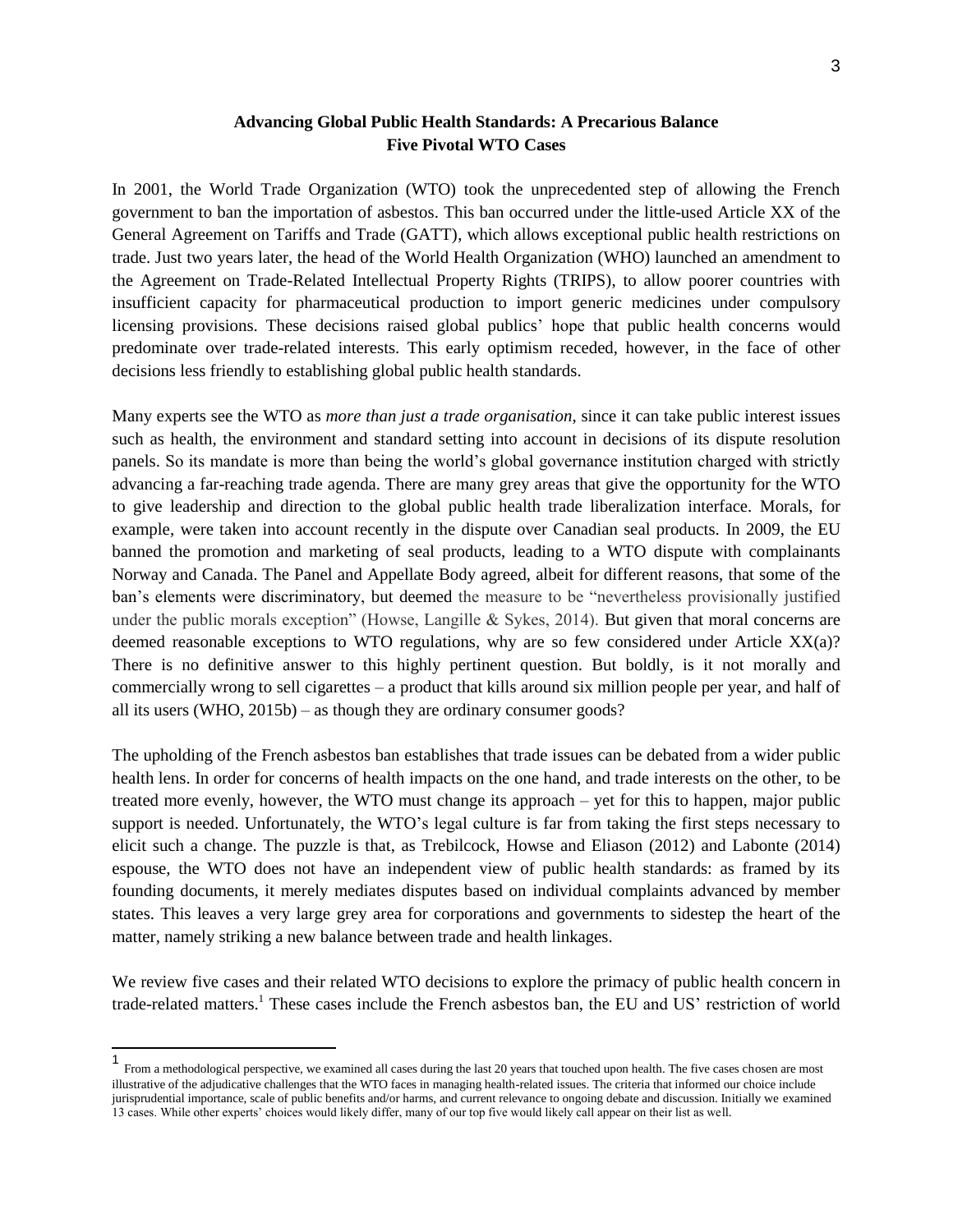access to generic drugs, the US-Indonesia dispute related to clove cigarettes, the US-EU disagreement over hormones in beef and Thailand's attempts to introduce the plain packaging of alcohol products. These five cases are identified in Figure 1.

In revisiting these cases, we examine the costs-and benefits associated with each WTO decision and assess whether we are making progress in terms of the importance placed on health in WTO judgments. We explore the following questions. First, does the WTO successfully manage the interface between trade-related questions and global public health concerns? Second, do WTO decisions reflect strong and effective public health standards?

## **Public Health v. Trade: Five Major WTO Cases**

Figure 1, below, briefly outlines the five cases that we will examine.

## **Figure 1**

|                                                                                                       | Pitting Public Health Against Trade: Five Major WTO Cases                                                |             |                         |                    |                                                                                                                                                                                                                                                               |  |  |  |
|-------------------------------------------------------------------------------------------------------|----------------------------------------------------------------------------------------------------------|-------------|-------------------------|--------------------|---------------------------------------------------------------------------------------------------------------------------------------------------------------------------------------------------------------------------------------------------------------|--|--|--|
| <b>Case Name</b><br>and No.                                                                           | Date (Request for<br>Consultations,<br>Panel Report &<br><b>Appellate Body</b><br>Report-<br>MM/DD/YYYY) | Complainant | <b>Respondent</b>       | <b>Topic/Issue</b> | <b>General Discussion</b>                                                                                                                                                                                                                                     |  |  |  |
| Measures<br>Affecting<br><b>Asbestos</b><br>and<br>Products<br>Containing<br><b>Asbestos</b><br>DS135 | RfC: 05/28/1998<br>PR: 09/18/2000<br>ABR: 03/12/2001                                                     | Canada      | European<br>Communities | Asbestos           | Impact of the<br>$\bullet$<br>asbestos ban in<br>Europe<br>Asbestos use in<br>$\bullet$<br>developing countries<br>Contradictory<br>$\bullet$<br>Canadian asbestos<br>policy<br>Limited policy<br>$\bullet$<br>success re.<br>international asbestos<br>trade |  |  |  |
| <b>Measures</b><br>Affecting<br>the<br>Production<br>and Sale of<br>Clove                             | RfC: 04/07/2010<br>PR: 09/02/2011<br>ABR: 04/04/2012                                                     | Indonesia   | <b>United States</b>    | Smoking            | WTO push to<br>$\bullet$<br>liberalise trade v.<br>international<br>consensus that<br>cigarette use should<br>be reduced                                                                                                                                      |  |  |  |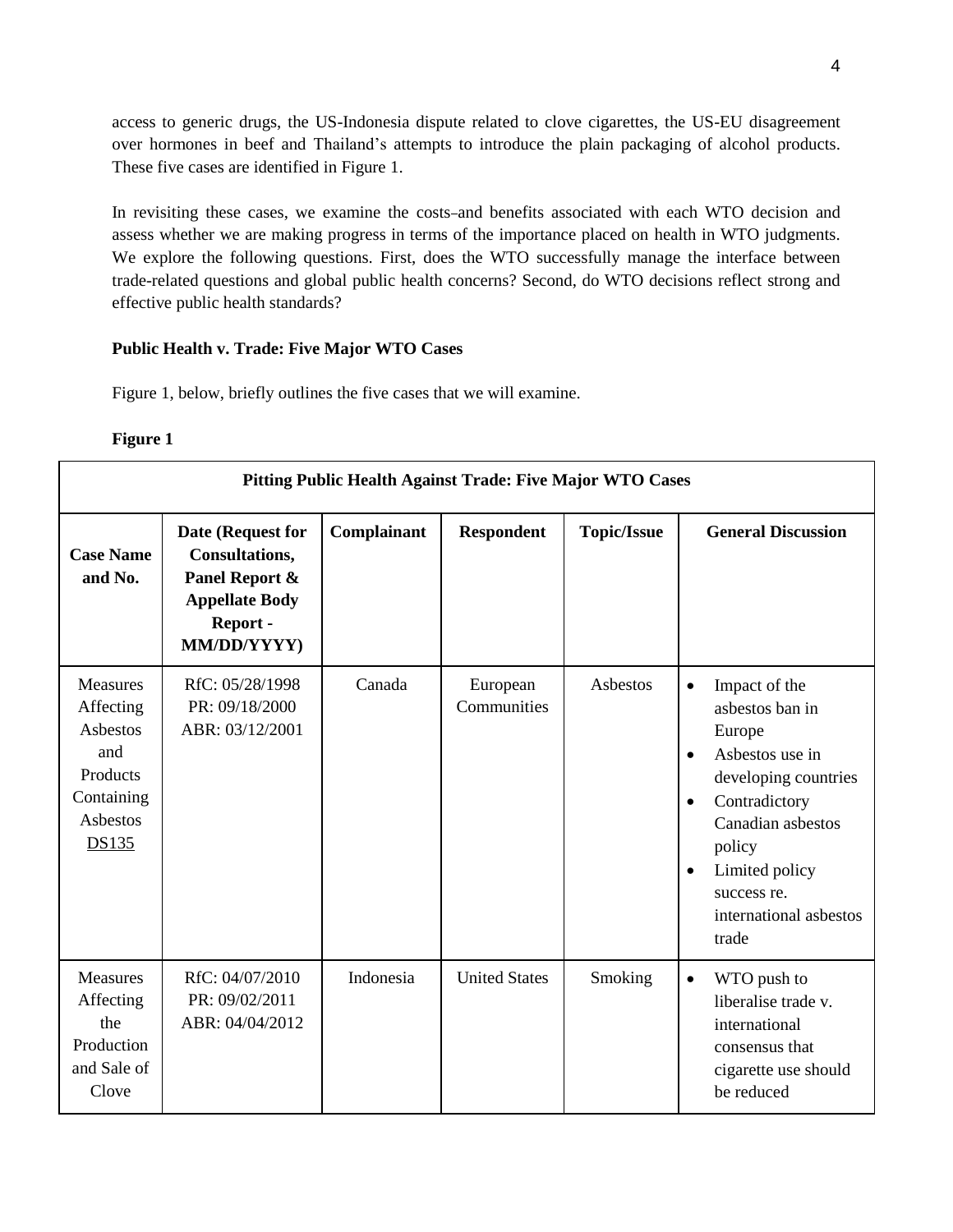| Cigarettes<br>DS406                                                                     |                                                          |                              |                                                     |                  | WTO decision<br>against the clove<br>cigarettes ban v. the<br>FCTC goal of<br>protecting people<br>from tobacco use<br>Debate about "like"<br>$\bullet$<br>products                                                                       |
|-----------------------------------------------------------------------------------------|----------------------------------------------------------|------------------------------|-----------------------------------------------------|------------------|-------------------------------------------------------------------------------------------------------------------------------------------------------------------------------------------------------------------------------------------|
| Generic<br>Drugs and<br>Restrictions<br>by Major<br><b>WTO</b><br>Members<br>DS 408/409 | RfC: 05/11/2010                                          | Brazil, India,<br>Egypt      | European<br>Union, The<br>Netherlands,<br><b>US</b> | Generic<br>Drugs | Patent and intellectual<br>$\bullet$<br>property rights<br>Tentative and limited<br>$\bullet$<br>WTO push towards<br>greater generic drugs<br>access<br>Contradictory US and<br>$\bullet$<br>EU stance on generic<br>drugs                |
| <b>Measures</b><br>Concerning<br>Hormones<br>in Meat and<br>Meat<br>Products<br>DS26    | RfC: 01/26/1996<br>PR: 08/18/1997<br>ABR: 01/16/1998     | United States,<br>Canada     | European<br>Communities                             | Meat             | "Ideal" level of<br>$\bullet$<br>scientific standards<br>for food products<br>US/Canadian refusal<br>$\bullet$<br>to follow the<br>precautionary<br>principle<br>Where the onus of<br>$\bullet$<br>proving higher<br>standards should lay |
| Thailand<br>Alcohol<br>Warning<br>Labels                                                | The WTO was never<br>formally engaged in<br>this dispute | Australia, EU,<br>and others | Thailand                                            | Alcohol          | Thailand's attempt to<br>$\bullet$<br>introduce warning<br>labels on alcohol<br>Protectionism from<br>$\bullet$<br>countries like<br>Australia                                                                                            |

# **Case 1. Asbestos Asbestos: A 'Win' for Public Health**

2001 marked a significant period in regards to international trade: in this year, public health policy was given an unusually auspicious place in the settling of a world trade dispute when the Appellate Body of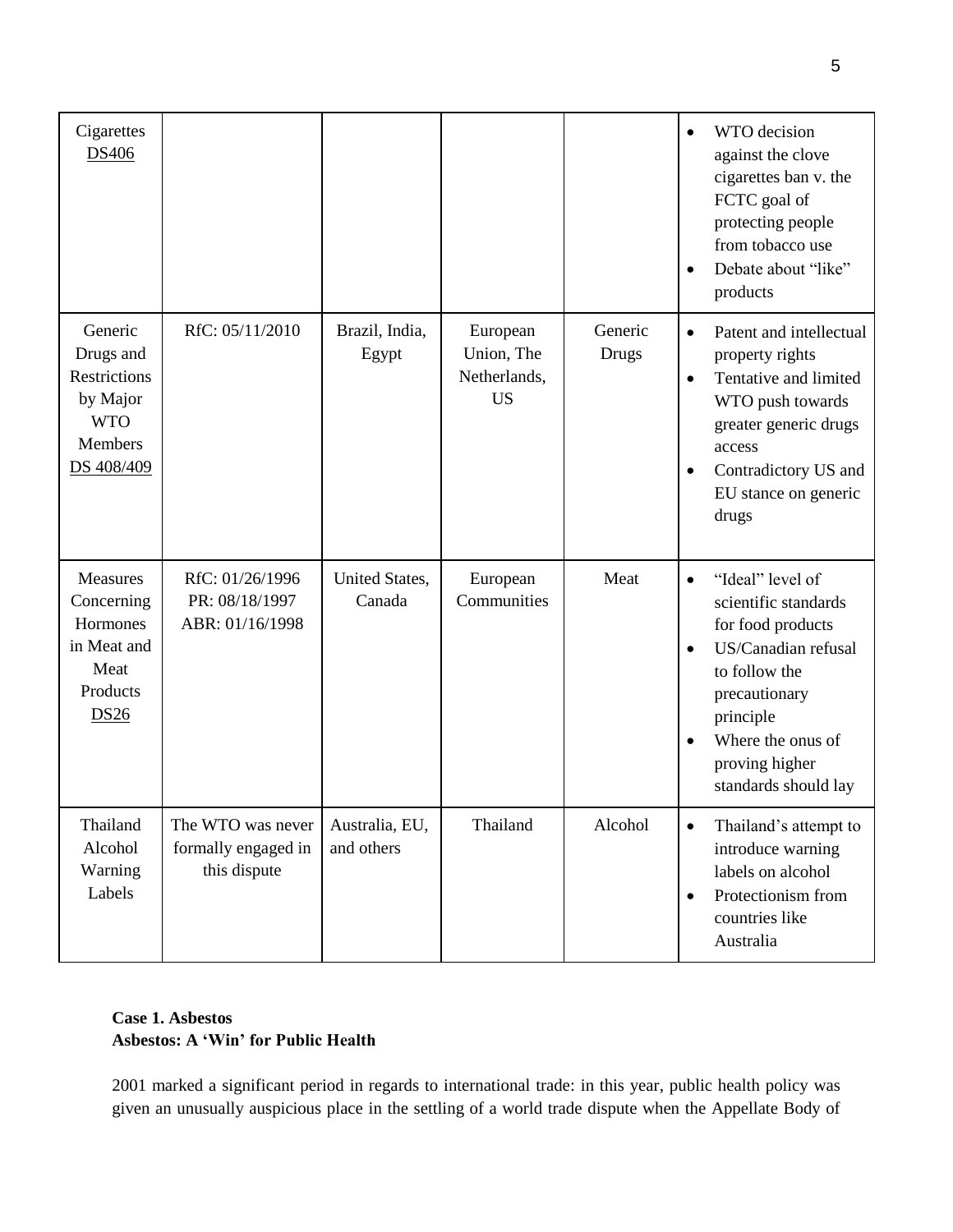the WTO upheld a 1998 French ban on asbestos under Article XX(b) of GATT 1994, deeming the ban "necessary to protect human…life or health" (WTO, 2015b). The World Health Organisation (WHO) acknowledges asbestos as one of the most prevalent occupational carcinogens, estimating that well over 100,000 people die per year of asbestos-related diseases, or ARDs (Asbetstos Timeline, 2016).

The French ban on the importation and use of asbestos, while a salute to public health, ignited disputes amongst asbestos-producing countries in the EC and Canada. The EC and Canada fought the ban within the Dispute Settlement Body of the WTO between 1999 and 2001. The EC's and Canada's case revolved around the issue of "like products," with regards to asbestos chrysotile, polyvinyl alcohol fibres (PVA) and cellulose fibres. In yet another gesture towards protecting health, the Appellate Body disagreed that the products were "like." It upheld France's ban, and evoked the conditions of Article XX(b) of GATT 1994 in so doing.

The Appellate Body's decision was seen by many as a landmark victory in the fight to uphold public health concerns in global trade debates. Indeed, it was the first time that Article XX had been effectively used to protect public health in a trade infringement matter. Further, new applications of all forms of asbestos were officially banned across the EU on January  $1<sup>st</sup>$ , 2005, and a further 28 countries worldwide upheld some form of the ban (Kazan-Allen, 2015a). While the ban has successfully reduced asbestos' production and use within the EU's member states, however, it has not led to the complete demise of the EU asbestos market (Vogel, 2005). If anything, the market and demand for asbestos continues to grow annually. And due to the nature of asbestos, there are long-running consequences that are still felt today. We examine the nature of the asbestos ban "victory" by considering its effects within the EU and whether the EU ban has affected asbestos use on a global scale.

#### **Success Stories in the Battle for Global Standards**

Significantly, international asbestos trade norms and agreements rose out of domestically placed bans challenging producers rights, forcing many producers to close operations or dramatically reduce production Some initial embargos were introduced long before the WTO dispute, with the first successful asbestos-related lawsuit occurring in 1967 in the UK (Asbestos Timeline, 2016.). Denmark banned all forms of asbestos, with certain exceptions, in 1980. Tougher asbestos policies were also introduced by Canada, US and France in the 1980s onward (Kazan-Allen, 2015b). Johns Mansville was forced into bankruptcy by successful class action law suits by former employees. Initial consumer and worker battles for restitution and compensation based on scientific evidence succeeded in convincing legislators to ban asbestos domestically. These hard-fought decade-long legal battles in domestic US courts particularly against Johns Manville in 1982 and other companies were key to establishing the international norms that are recognised today, such as the EU-wide prohibition of asbestos use.

The lack of a fully enforceable international agreement remains an international failure in eliminating asbestos-related disease .In the global South such as India and China as well as Russia, asbestos is widely used in construction and in buildings. So while progress has been made in the global North, asbestos sales and exports continue without restriction in much of the globe.

#### **Seeking Global Consensus: Other Examples**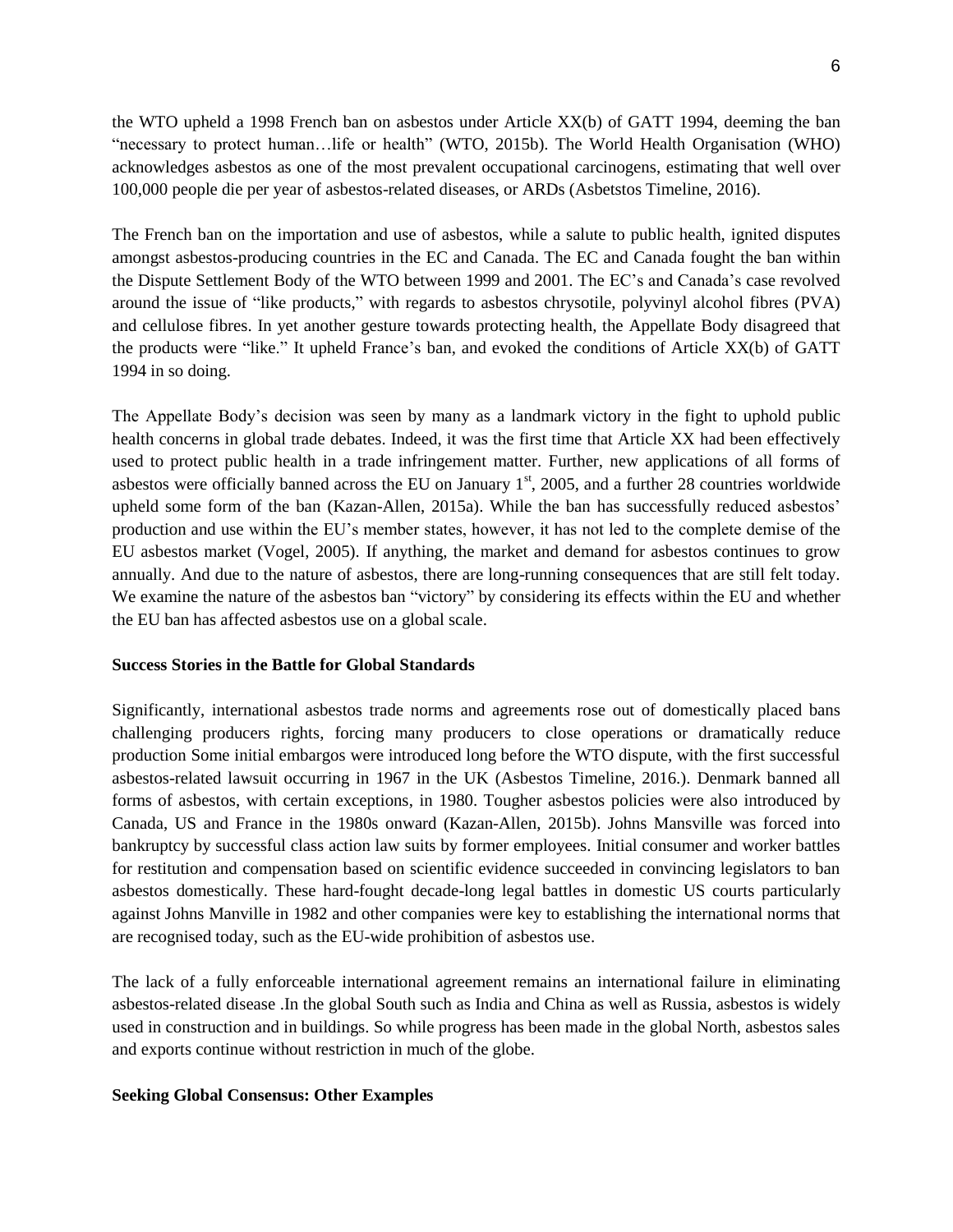The battle to ban asbestos use across more nations remains a priority. In the public mind asbestos is an issue that has clear class aspect to it exposing men and women in the construction and demolition trades. This does not mean that comprehensive and legally enforceable international agreements in support of public health are impossible. The Stockholm Convention on Persistent Organic Pollutants (POPs), for instance, is a prime example of a successful fight for global standards (Stockholm Convention, 2008). The 2001 Stockholm Convention, which has 152 signatories, was established after a large number of countries banned DDT – a chemical that is highly destructive for human and animal health – in the 1970s and 80s (UNIDO, 2004). It is seen as victory over neoliberal economic policies that minimize the need for international global governance health protection. This international norm includes restrictions on the use of the insecticide, with DDT only permitted for specific usage. While DDT is still used in some countries, such as North Korea, India and China, mainly to control malaria-carrying mosquitos, its application has decreased dramatically as a result of the convention. In this case, beneficial international norms developed in response to a groundswell of domestic bans.

Voluntary multilateral agreements are not always effective, however, as is evidenced by the International Whaling Commission's (IWC) attempts to control whale hunting. The IWC has 88 members. It has struggled, however, to stem the global hunting of whales. Russia and Japan, for example, continue to hunt and kill these mammals (Hurd, 2012). The IWC's aims are targets rather than standards. Ultimately, when international agreements are unenforceable "buy-ins" rather than mandatory targets, countries may see them as a luxuries requiring excessive effort and resources to be achieved. Optional voluntary international agreements preferred by global multinationals often result in lax, sometimes non-existent, policing and compliance. For many experts such as the American Conference of Industrial Hygienists (ACGIH), compulsory standards are more effective in terms of producing a consensus on global standards. but they require political will, time and leadership as well as luck that is highly difficult to achieve and only infrequently. (Foundation for Occupational Health and Safety, 2016)

### **The EU and the WTO at Loggerheads**

It is widely agreed among occupational and environmental health professionals that there is a compelling case for a worldwide ban on asbestos. According to a recent EC statement, up to 47,000 EU citizens will die yearly from asbestos-related diseases (ARDs). This number is 50% higher than previously thought (European Economic and Social Committee, 2015). Indeed, Kameda et al. (2014) state that "Europe can thus be characterized as the historical global centre of asbestos use and the current global centre of reported asbestos-related diseases" (para. 18). They also reveal that 14 of the 17 countries analysed that used high or very high levels of asbestos between 1920 and 1970 have experienced similarly augmented asbestos-related mortality rates (Kameda et al., 2014).

It was hoped that the implementation of the French ban, and the fact that it was upheld by the WTO, would lead other states to follow suit. Indeed, Bill Jordan, General Secretary of the International Confederation of Free Trade Unions, stated that "The EU's action will encourage unions in many other countries to press for similar measures to phase out the use of white asbestos" (Kazan-Allen, 2000, para. 2). Unfortunately, this has not been the case, and many developing states are using asbestos at higher levels than ever before. While most key asbestos markets of the  $19<sup>th</sup>$  and  $20<sup>th</sup>$  centuries, such as Europe,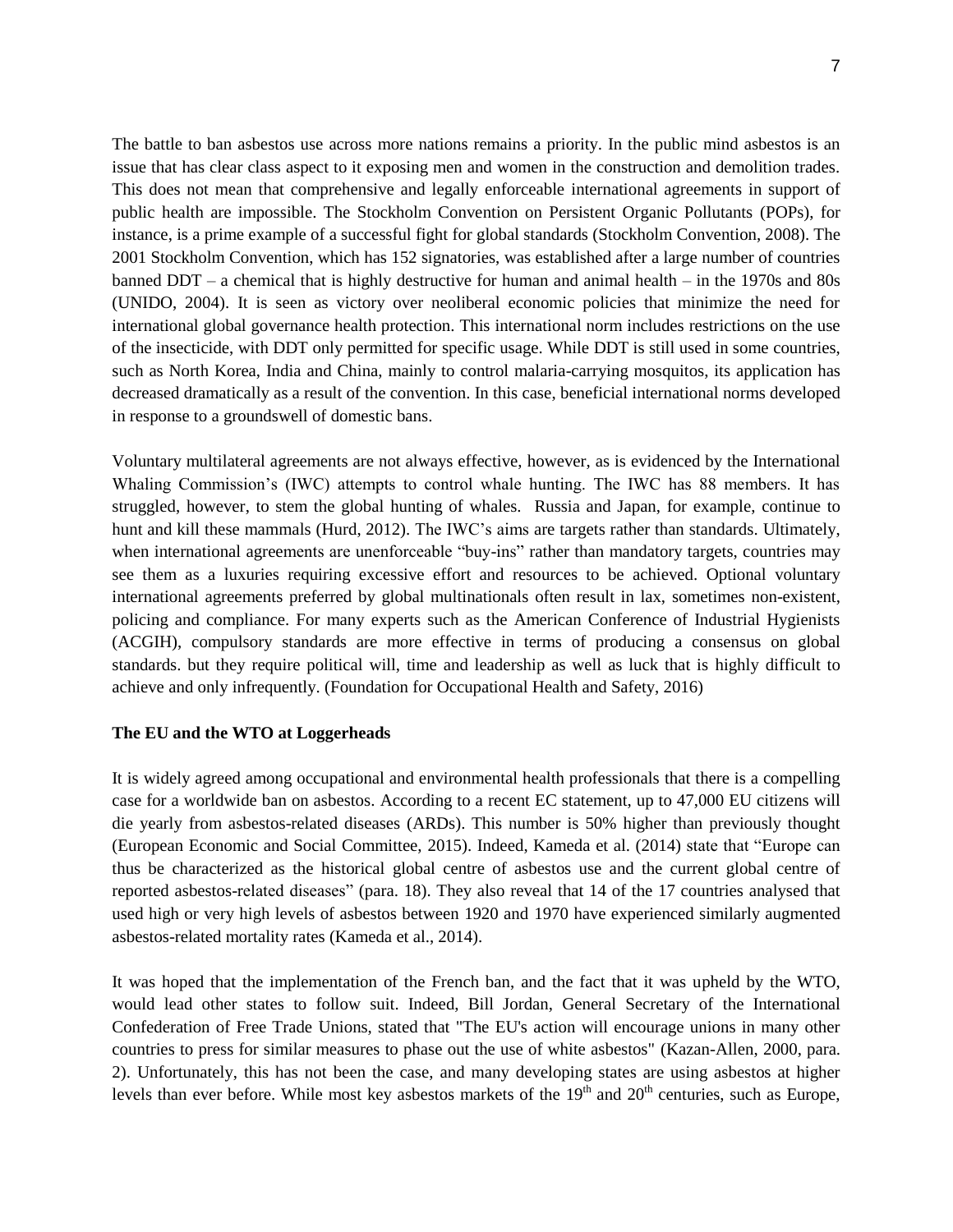the US and Canada, have registered a massive decrease or outright ban of asbestos in buildings, this reduction has been offset by growing asbestos consumption in developing countries such as China, India and Thailand (Vogel, 2005).

### **Every Country for Itself**

What good is the French ban if other countries are ignoring it? Part of the issue is that, despite the WTO's ruling, there are still no set international standards regulating asbestos production and use. This allows countries to set their own rules, permitting certain states to continue consuming asbestos despite the fact that its carcinogenesis effects are well-established by scientist. As Le et al. (2011) contend, "…the 'lessons' of other countries are not easily learned" (para. 18). Such lessons have clearly not been taken into account by many developing countries that still produce and/or consume a considerable amount of asbestos. Figure 2 and 3 shows this hazardous product's top five consumers and producers, and their rates of consumption and production:

| <b>Asbestos Consumption by Country (Metric Tons)</b> |         |         |         |         |         |  |  |  |
|------------------------------------------------------|---------|---------|---------|---------|---------|--|--|--|
| Country                                              | 1995    | 2000    | 2005    | 2010    | 2012    |  |  |  |
| China                                                | 447,000 | 382,315 | 515,000 | 614,000 | 531,000 |  |  |  |
| India                                                | 115,739 | 145,030 | 255,000 | 426,000 | 473,000 |  |  |  |
| Russia                                               | 649,580 | 449,239 | 315,000 | 263,000 | 196,000 |  |  |  |
| <b>Brazil</b>                                        | 182,129 | 172,560 | 139,000 | 189,000 | 168,000 |  |  |  |
| Indonesia                                            | 50,231  | 42,877  | 23,300  | 124,000 | 162,000 |  |  |  |

## **Figure 2**

Source: United States Geological Survey [\(http://minerals.usgs.gov/minerals/pubs/commodity/asbestos/\)](http://minerals.usgs.gov/minerals/pubs/commodity/asbestos/))

### **Figure 3**

| <b>Asbestos Production by Country (Metric Tons)</b>    |         |         |         |           |           |  |  |  |
|--------------------------------------------------------|---------|---------|---------|-----------|-----------|--|--|--|
| 1995<br>2010<br><b>2000</b><br>2005<br>2012<br>Country |         |         |         |           |           |  |  |  |
| Russia                                                 | 685,000 | 750,000 | 925,000 | 1,000,000 | 1,000,000 |  |  |  |
| China                                                  | 511,835 | 315,000 | 520,000 | 400,000   | 420,000   |  |  |  |
| <b>Brazil</b>                                          | 210,352 | 229,332 | 195,000 | 302,257   | 306,500   |  |  |  |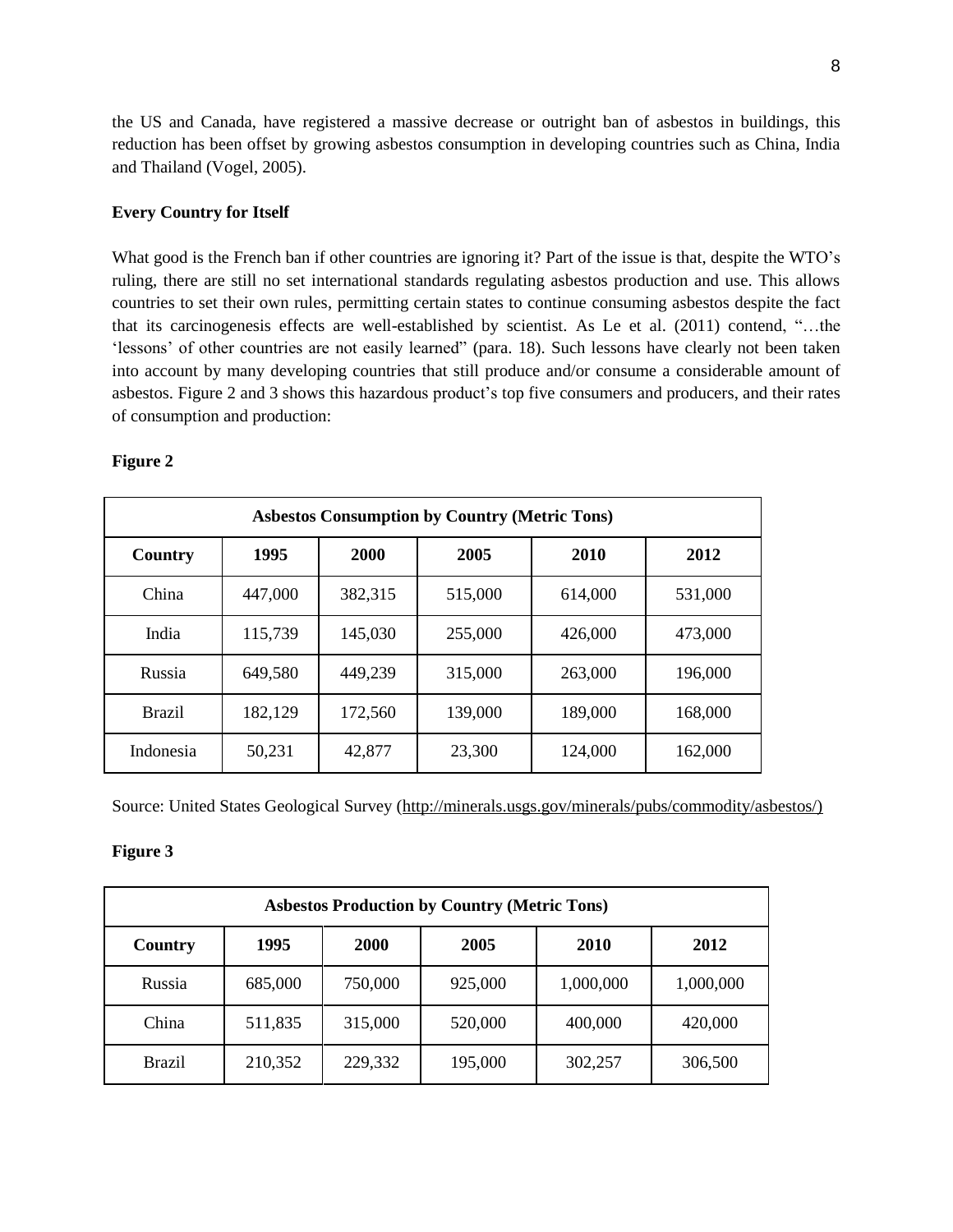| Kazakhstan | 160,829 | 233,200 | 355,000 | 214,100 | 241,200 |
|------------|---------|---------|---------|---------|---------|
| Canada     | 524,392 | 309,719 | 200,000 | 100,000 |         |

Source: United States Geological Survey (http://minerals.usgs.gov/minerals/pubs/commodity/asbestos/)

The tables above make for disturbing reading: outside of Russia and Brazil, asbestos consumption by states increased from 1995 to 2012. Indonesia tripled, while India quadrupled, its use of this toxic material. A similar pattern emerges when asbestos production is considered: while Canada and China reduced their production levels considerably, Russia, Brazil and Kazakhstan increased theirs, with Russia's production rates rising dramatically. Clearly, the WTO decision had little impact upon the consumption and production rates of a number of countries other than Canada. The statistics above demonstrate that the widespread hope that the EU ban on asbestos, as well as the WTO's support of this decision, would reduce global asbestos use was unfounded.

# **Winners and Losers: Still a Zero-Sum Game**

As an asbestos producer, Canada historically exported the majority of its asbestos to developing countries in Asia and Latin America. In Canada asbestos has been barred from use in construction (Vogel, 2005). It is clear that, while Canada recognizes the dangers of asbestos exposure, as reflected in its policy of limiting and regulating the product's domestic use, it was only recently during the PQ Government in Quebec that the remaining asbestos mine was closed in 2012.

Although the Government of Canada recognizes that "…breathing in asbestos fibres can cause cancer and other diseases" (Government of Canada, 2015; Carex Canada, 2015), this country played a key role in preventing asbestos from being placed on Annex III of the 2011 Rotterdam Convention, which would have forced exporting states to warn importing countries of the product's associated health hazards (Rennie, 2011). Ottawa is actively considering a ban on use of asbestos in federal construction industries while domestic pressure is mounting to place a ban on all asbestos products (Grant, 2016).

| <b>List of Countries That Have Banned Asbestos</b> |                |               |                    |              |  |  |  |
|----------------------------------------------------|----------------|---------------|--------------------|--------------|--|--|--|
| Algeria                                            | <b>Denmark</b> | Israel        | <b>Netherlands</b> | Slovenia     |  |  |  |
| Argentina                                          | Egypt          | Italy         | New Caledonia      | South Africa |  |  |  |
| Australia                                          | Estonia        | Japan         | Norway             | Spain        |  |  |  |
| Austria                                            | Finland        | Jordan        | Oman               | Sweden       |  |  |  |
| <b>Bahrain</b>                                     | France         | Korea (South) | Poland             | Switzerland  |  |  |  |

## **Figure 4**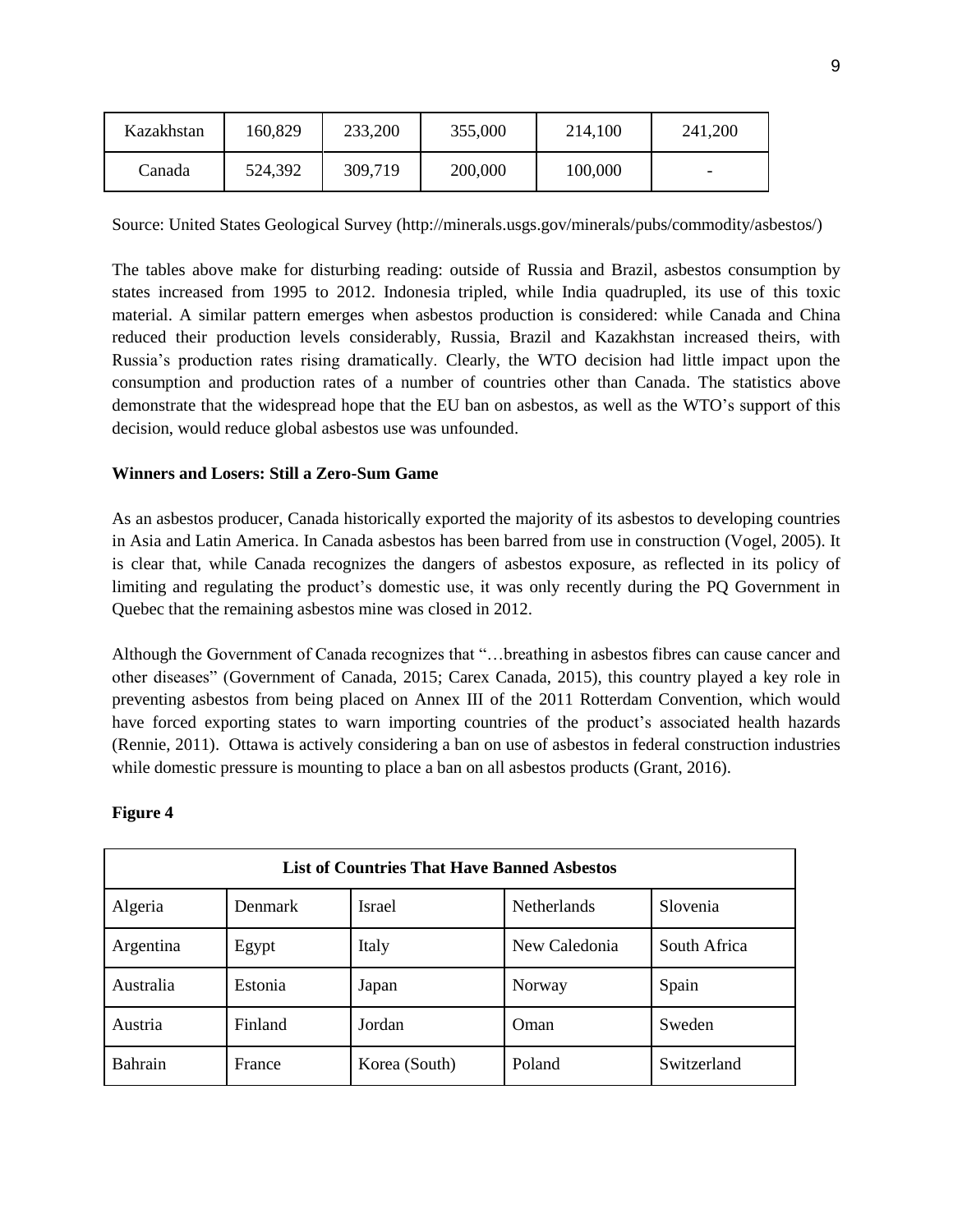| Belgium           | Gabon    | Kuwait           | Portugal     | Turkey         |
|-------------------|----------|------------------|--------------|----------------|
| <b>Brunei</b>     | Germany  | Latvia           | Qatar        | United Kingdom |
| Bulgaria          | Greece   | Lithuania        | Romania      | Uruguay        |
| Chile             | Honduras | Luxembourg       | Saudi Arabia |                |
| Croatia           | Hungary  | Malta            | Serbia       |                |
| Cyprus            | Iceland  | <b>Mauritius</b> | Seychelles   |                |
| Czech<br>Republic | Ireland  | Mozambique       | Slovakia     |                |

<sup>1</sup> Exemptions for minor uses are permitted in some countries listed; all countries listed, however, have banned the use of all types of asbestos.

Source: International Ban Asbestos Secretariat (http://ibasecretariat.org/alpha\_ban\_list.php)

Upholding France's asbestos ban has proven a localized success for the EU, as well as states around the world that want to maintain high public safety standards. The WTO's decision gives states the opportunity to ban asbestos without infringing upon trade rights the classic trade-off under global neoliberalism. Countries who have joined the ban (Figure 4) will continue to experience the ramifications of previous asbestos exposure and the longer latent effects for ARDs. Countries that continue using asbestos will face their own slow epidemic of ARDs, and little can be done to stop them except domestic pressure. Despite the precedent with the EU, the WTO appears powerless to independently extend GATT Section XX protection by prohibiting exports, or restricting asbestos imports for the citizens of asbestosconsuming nations. As yet there is no enforceable precedent-setting global standard with respect to the exporting of asbestos. So far there is no resolution of how public health controls might be implemented without limiting the commercial rights of countries to sell without restriction. Today there is still no global ban on the production, use and sale of the asbestos.

## **Case 2. Cigarettes US v. Indonesia: The Battle Over Clove Cigarettes**

Tobacco consumption presents significant health risks. It is estimated that tobacco's toll in the  $20<sup>th</sup>$ century is 100 million deaths and one billion deaths are projected for the  $21<sup>st</sup>$  century (Reddy, 2013). These enormous risks have led international organisations to attempt to reduce cigarette and tobacco use across the globe. This push for tighter smoking restrictions, however, inhibits the free trade of tobacco products, and subsequently leads to WTO involvement. In this section, we focus on attempts by international organisations to implement higher public health standards related to smoking. We consider a WTO case from 2010, involving the US and Indonesia, that illustrates this organisation's involvement in the cigarette dispute.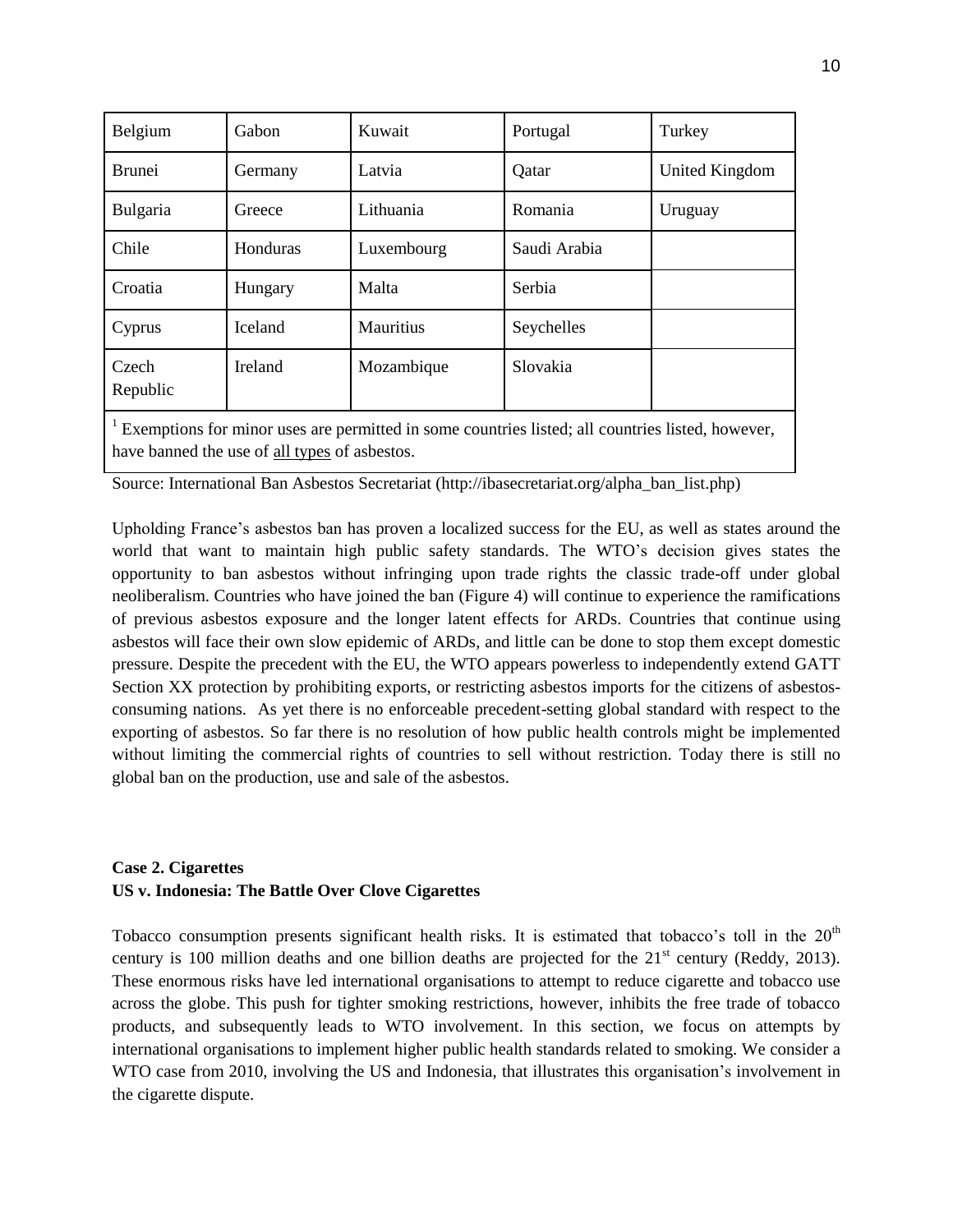Unlike many other products under WTO scrutiny, smoking provides no health benefits. Malone (2010) refers to cigarettes as being among the deadliest consumer products, while the WHO states that tobacco products are the only legally available commodities where up to half of users can be killed when they consume them as regularly as suggested by the producer (WHO, 2015c). Understandably, international organisations have increasingly pushed to usher in the "tobacco endgame".

A smoke-free world is the tobacco endgame's ultimate goal, as embraced by a small but growing number of countries, including Finland, New Zealand and Bhutan, the latter of which banned the sale of all tobacco products in 2004. But reaching this target involves a number of smaller interim objectives. These goals include de-normalising tobacco use, rendering the tobacco industry more liable and reducing its profitability (Reddy, 2013).

The tobacco industry's liability has, in fact, increased. A prime example of this is a 2008 lawsuit filed against RJ Reynolds by Cynthia Robinson, whose husband died of lung cancer in 1996. Robinson's case was based on her view that her husband's death was caused by his cigarette use and that RJ Reynolds "…was negligent in not informing him that nicotine is addictive and smoking can cause lung cancer." Robinson was originally awarded \$23.6 billion by RJ Reynolds in 2014 (Capelouto & DiGiacomo, 2014). This court decision that found RJ Reynolds liable indicates that tobacco companies are starting to be held accountable for their actions, or inaction, and for the impact their products have on public health.

### **Cigarettes and Public Health: Setting a Legal Standard**

A number of countries are attempting to achieve the endgame goal. New Zealand and Finland, for example, are aiming for a smoke-free country by 2025, and a tobacco-free country by 2040, respectively (Reddy, 2013). Bhutan as noted above, banned all tobacco products in 2004 and has implemented tough anti-tobacco laws, including jail time for those caught breaking the law (Parameswaram, 2012).

The pursuit of a tobacco-free world is supported by the presence of the WHO's 2008 Framework Convention on Tobacco Control (FCTC) bitterly fought by big tobacco corporations. The FCTC was created by WHO members who recognised the dangers of smoking and tobacco use, and, for the first time, used the WHO's treaty-making powers to implement a public health agenda (Brundtland, 2009). Even if it is only hortatory and regarded by many legal experts as soft law, it represents a significant step forward. The convention is important none the less because it has at its centre the idea of harm reduction. The FCTC is the first international tobacco control treaty created under the jurisdiction of the WHO, with Article 3 stating that "the objective of this Convention and its protocols is to protect present and future generations from the devastating health, social, environmental and economic consequences of tobacco consumption and exposure to tobacco smoke" (WHO, 2005). With 168 signatories to the agenda, it is clear that the FCTC's messages and goals have gained worldwide support at a time were deregulation and minimal global governance standards is often seen as the norm.

The FCTC has helped countries implement policies that restrict cigarette and tobacco consumption. China, which banned tobacco advertising and smoking in public places, provides a good example. According to Jacobs (2014), the FCTC supported China in this country's creation of gender-specific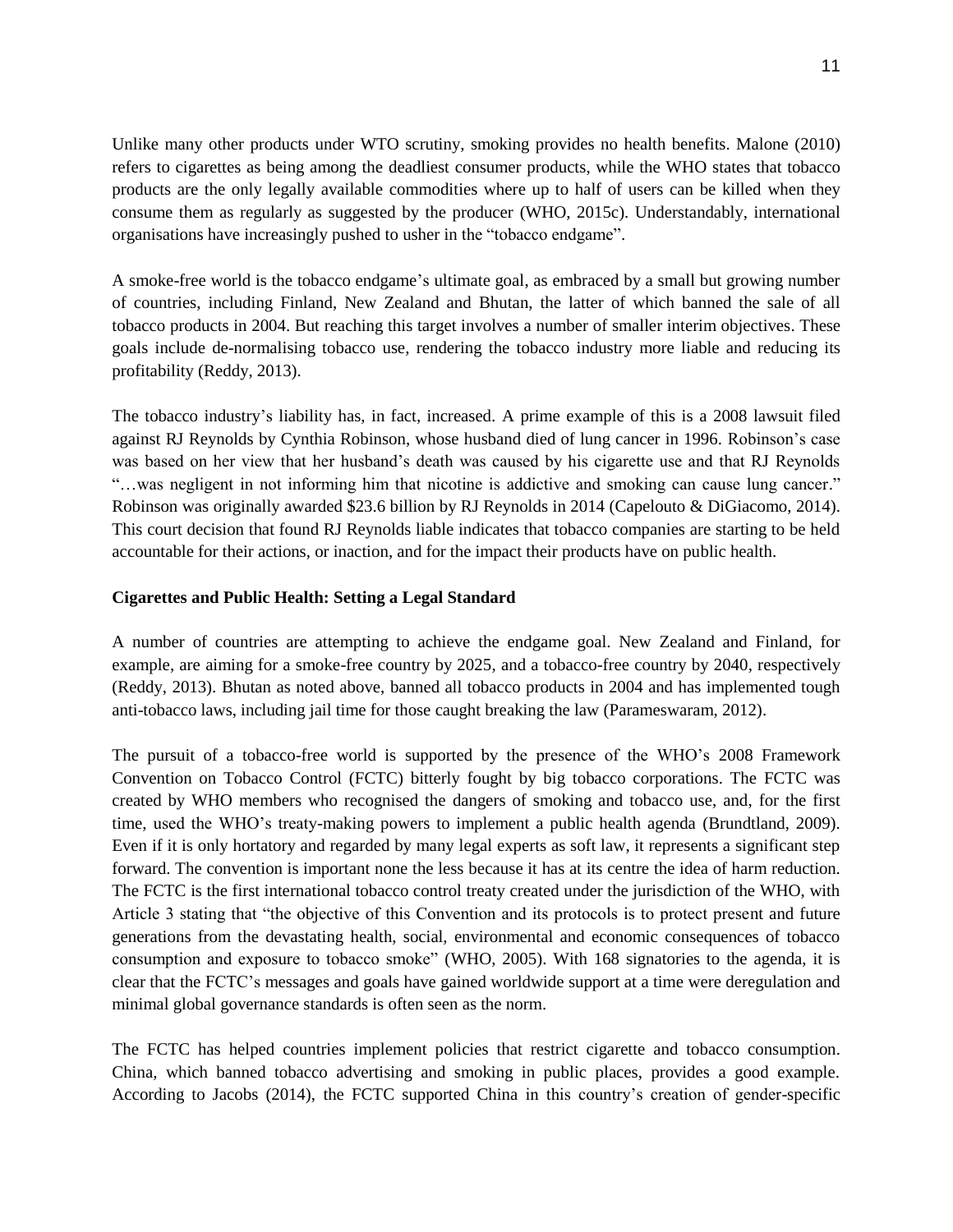policies, where women and men are targeted differently in order to effectively reduce tobacco use. China experimented with advertising bans in the 1990s, but had little success until 2010 with the implementation of the "Protect Women from Tobacco Marketing and Smoke" initiative. This initiative banned advertisements that implied a link between female beauty and smoking. It also prohibited smoking in public places: because 97% of smokers are men, it was deemed that women faced undue risk and exposure to second-hand smoke (Jacobs, 2014). The FCTC's successful attempts to realize the tobacco endgame demonstrate that there is a public health consensus in regards to tobacco use and control. Multinational tobacco corporations, of course, are not part of this consensus and have become global adversaries with deep pockets.

#### **Smoking Bans and Trade**

China's abovementioned domestic bans, which do not prohibit tobacco products at the level of trade or infringe upon patent restrictions, are fairly safe from the long arm of the WTO's high court. China is at the beginning of ginger phase of banning smoking in public places including restaurants. So while they still have a long way to go it is clear that in railway stations and airports and many restaurants Chinese are complying slowly to the new regulator. Policies that infringe upon importation or the trade rights **of** tobacco producers, however, will probably face WTO action. So far in advanced economies big tobacco has been losing in the courts. This is come about because of the of the comprehensive tobacco control measures associated with associated with the FCTC and strong de-normalizing measures at the domestic level. Plain packaging has a clear message of being labelled a socially pariah kind of activity.

The WTO, as a trade-based organisation, weighs public health concerns lightly and only through the lens of trade. This means that national treatment and the principle non-discrimination are fundamental precepts that cannot be encroached upon for reasons of public health, however valid they may be as policy goals. Consequently, WTO regulations could prevent or weaken attempts to implement policies that help achieve health-related goals with regards to tobacco. This is clear from the clove cigarettes ban dispute between the US and Indonesia.

In the US v. Indonesia case, the US banned clove flavoured cigarettes, but not menthol, in an attempt to reduce youth smoking (WTO, 2014). This case centred on the issue of whether menthol and clove cigarettes are "like products." The US argued that they are not like products because they are meant for different markets, claiming that adults trying to satisfy nicotine addiction use menthol cigarettes, while younger people smoke clove cigarettes for experimentation (WTO, 2014, p. 5-6). The US believed the ban should be upheld, and argued that restrictions on clove cigarettes would reduce youth smoking.

Both the WTO Panel and the Appellate Body found, for different reasons, the products to be "like." They therefore found the US measures to ban clove cigarettes were discriminatory and sided with Indonesia (WTO, 2014) effectively a decision to liberalize the importation of tobacco products. Ultimately, the US asked that the WTO Dispute Settlement Body (DSB) refer the matter to arbitration consistent with Article 22.6 of the Dispute Settlement Understanding, which is consistent with the WTO approach to adjudicating trade disputes. The US and Indonesia went to negotiate a "side" agreement, whereby clove cigarettes' importation into the US was restricted in exchange for US concessions to Indonesia in other trade areas. This does not negate the fact, however, that the WTO decided against a public health measure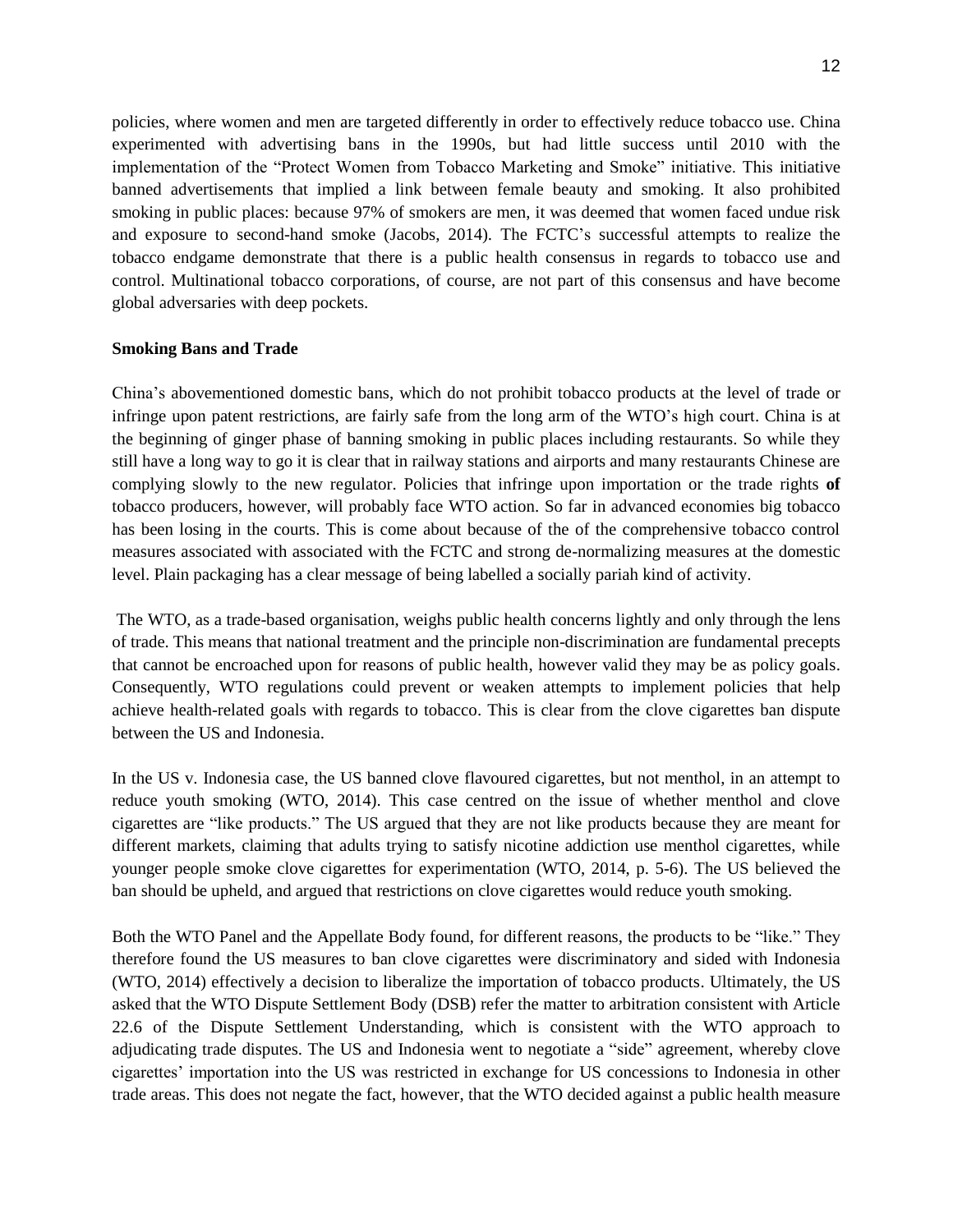in favour of trade which would increase the supply of cigarettes. The case illustrates that the WTO, missed an opportunity to strengthen global public health standards. In this particular instance both parties to the agreement came to a settlement that let everyone continue smoking and nothing to restrict the trade in cigarettes and tobacco products.

In the case of clove cigarettes, protectionism and self-interest were paramount. The US banned clove, but not menthol, cigarettes. The US also claimed that it was initiating the ban uniquely for health purposes. It is worth noting, however, that the main producer of clove cigarettes was Indonesia, while the majority of menthol cigarettes are produced in the US (WTO, 2014). Further, if the aim was purely to promote health, then why did the US not ban menthol cigarettes as well? The US claims that it had not conducted the appropriate research to ban this product, yet it is fairly well known that menthol cigarettes, like nonmenthol cigarettes, are dangerous to public health. So American tobacco interests prevailed in minimizing any further restriction on the sale and consumption of cigarettes. In fact, on March  $13<sup>th</sup>$  of 2012, Brazil successfully banned menthol cigarettes along with all other flavoured tobacco products, thereby avoiding WTO opprobrium (Framework Convention Alliance, 2012). The US ban on clove, but not menthol, cigarettes represents a protectionist move for multinational tobacco companies, rather than a priority on the health of the American public. It is hard to reconcile the effective interventions of the US Surgeon General on the dangers of smoking with the pro-business posture of the US Trade Representative to the WTO on behalf of big tobacco.

# **Case 3. Generic Drugs The 2003 Decision to Limit Trade-Related Aspects of Intellectual Property Rights (TRIPS), and the 2010 Dispute Between India, the EC and the Netherlands**

The generic drugs debate highlights a fundamental paradox within the WTO in regards to public health. It is difficult to reconcile the objectives of neo-liberal trade liberalization and patent protection with the promotion and protection of health. In October 2015 MSF issued this statement related to the TPP trade related negotiations: "MSF expresses its dismay that TPP countries have agreed to US government and multi-national drug company demands that will raise the price of medicines for millions necessary by unnecessarily extending monopolies and further delaying price lowering generic competition." The tradefocused WTO fosters a system in which it is difficult to obtain life-saving or sustaining drugs, due to tough patent regulations and legalized monopoly enjoyed by big Pharma. In a recent report the United Nations highlighted the growing medical crisis in the global South because so little research and money is spent by Western pharmaceutical giants on finding medical solutions to common global South diseases such as Guinea worm disease.

In theory compulsory licensing permits countries to sidestep patent laws under conditions of national emergency, as per the WTO's 2001 Doha Declaration (Odell & Sell, 2006). The Doha Declaration on Trips and Public Health confirms that countries are free to determine the grounds for granting compulsory licenses for a public health emergency. The US wanted to limit the list of diseases that were subject to compulsory licenses. The 2001 Doha Declaration, however, which emphasized the ability of TRIPS member countries to access necessary medications despite patent rights and did not specify diseases that were or were not exempt (Abott, 2005). The Declaration's broad language and lack of specificity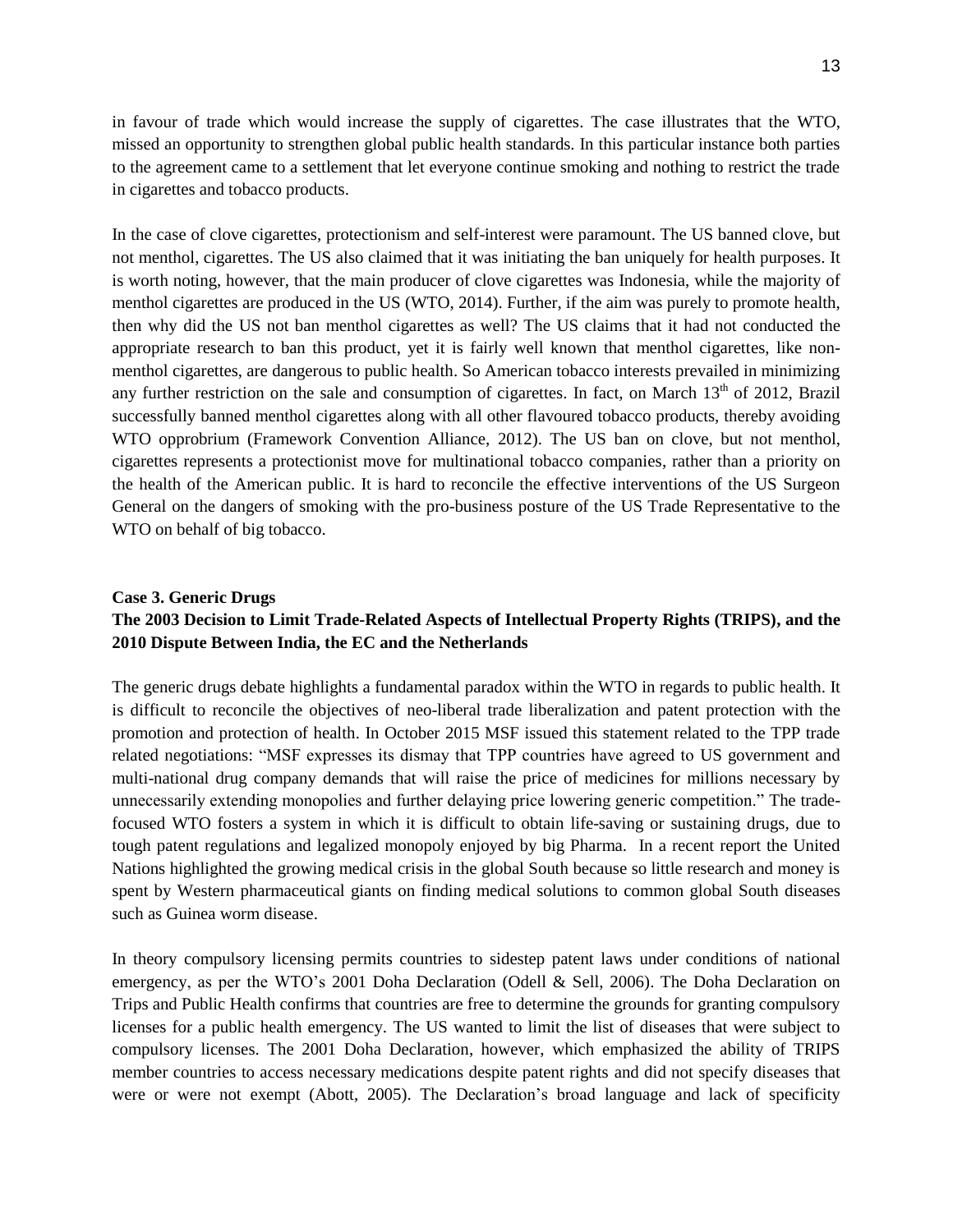ultimately meant that it lacked applicability. Additionally, compulsory licensing was only permitted in a country's domestic market, meaning that generic drugs could not be imported under the regulation (Odell & Sell, 2006). Unless a country had the capacity to produce its own drugs, it could not take advantage of the measure.

A second issue with the compulsory licensing measures was that even countries that could manufacture the drugs domestically were limited due to sanctions promoted by the measures' opponents. This is highlighted by Thailand's 1997/98 attempt to use compulsory licensing to produce AIDS drugs (Odell and Sell, 2001). Succumbing to US sanctions, Thailand abandoned its efforts. This demonstrates the limited nature of the WTO's support for broader generic drug production and trade. It also shows how the push for trade liberalisation led to increased patent protection for brand named drugs. In the recently concluded TPP, for instance, global pharmaceutical companies use the negotiations to increase patent protection for themselves. The generic drugs debate reveals the power of big Pharma to restrict access to lower-priced generic drugs despite the role of NGOs such as Oxfam and others in mobilization of public opinion to broaden access to these life-saving drugs.

Another significant event in the generic drugs debate was the 2005 permanent waiver to Article 31(f) of the TRIPS Agreement: this waiver allowed WTO members to issue compulsory licences to export patented medicines to countries that did not have the capacity to produce the drugs themselves (Vandoren & Eeckhaute, 2005). The waiver's limitations, however, are significant: how much has it impacted, for example, the issue of countries being deterred through the implicit or explicit threat of sanctions. Mitchell and Voon (2009) point out that by 2009, only Rwanda had taken advantage of the new compulsory licensing regulations. Reichman (2009) adds that the regulations were only used once due to "…cumbersome procedures" instituted by some governments, as well as with the WTO (p. 5). In hindsight, this landmark battle over generic drugs, like other hard-fought WTO disputes against the topdown strictures of global neoliberalism, in retrospect seems to be only a symbolic rather than a substantive course changing victory.

Indeed, the new compulsory licensing measures, in several ways, present more of a cost than an opportunity. Many countries do not invoke compulsory licencing out of a fear of compromising relations with aid-giving countries (Richey & Haakonsson, 2007). The US, for example, pressures countries to refrain from using the updated regulations to access generic drugs by threatening to place these states on its "Watch List" (Mitchell & Voon, 2009). McGill (2009-2010) mentions that in 2002, Egypt granted the rights to produce Viagra to a local drug manufacturer two months after Pfizer entered this country to produce the same product. A Pfizer agent stated that Egypt's action would scare away foreign investors, which it ultimately did: Foreign Direct Investment (FDI) in this country saw a reduction from \$948 million in 1987 to \$509.4 million by 2002 (McGill, 2009-2010). Such external pressures highlight why compulsory licensing has been used so little, even with measures added to make it more accessible. In fact, it has barely been invoked until now: India has filed to produce generic anti-cancer drugs, and it will be interesting to see how this situation evolves. Overall, compulsory licensing has not led to the acquisition of important medications by those who need them.

### **An Elusive Goal: Drug Access for the Poor**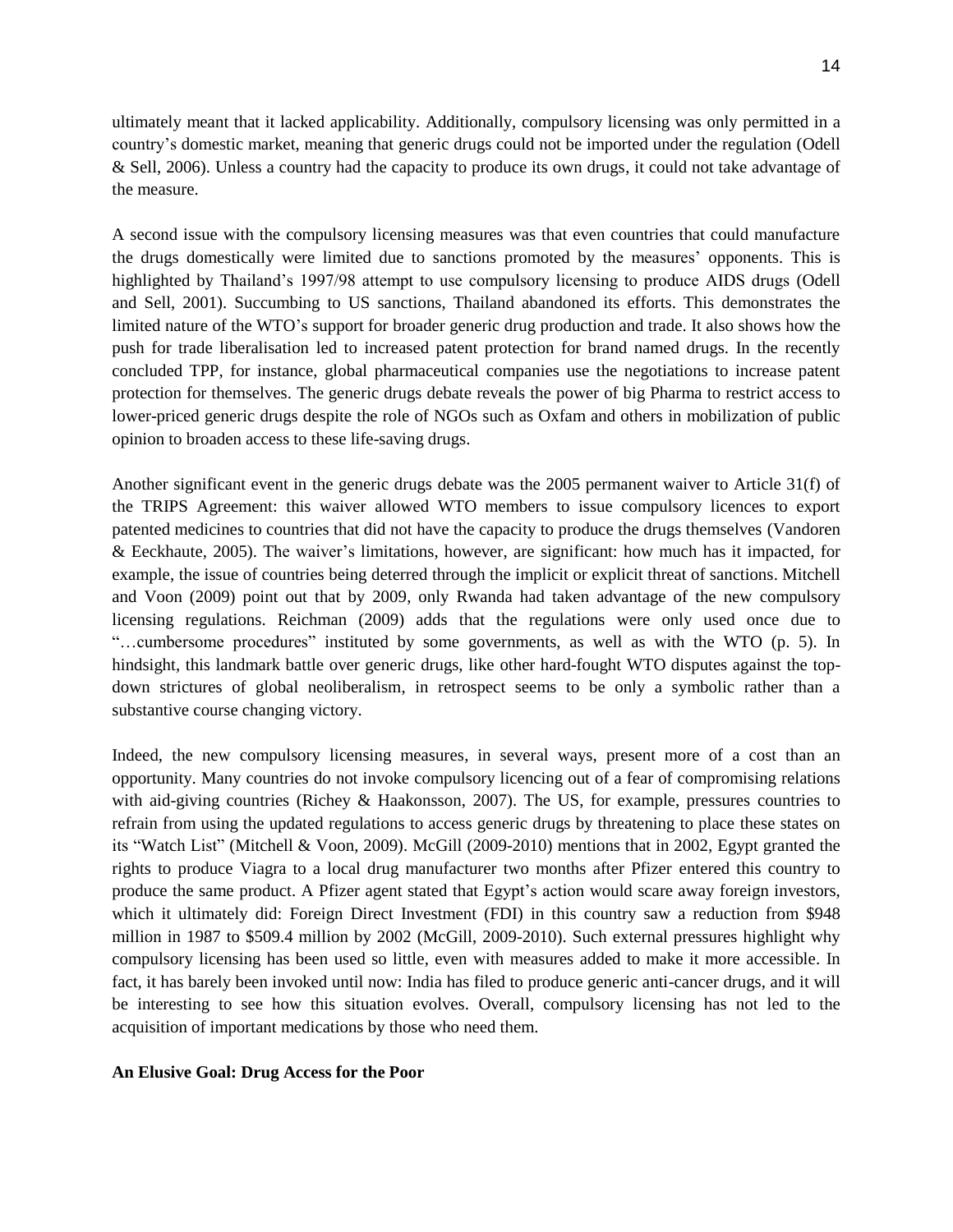The growing push toward tougher Free Trade Agreements (FTAs) is worrying with regards to generic drug access. A number of US FTAs increase the longevity of patents to compensate for "…unreasonable delays in the Party's issuance of patents," while including a number of other measures intended to secure patent protection (Mitchell & Voon, 2009, p. 592). The TRIPS framework states that countries can have more extensive rules than TRIPS, as long as these regulations do not infringe upon TRIPS provisions (Mitchell & Voon, 2009). By creating their own rules, powerful countries like the US can restrict access to generic drugs: the TRIPS framework's allowances do not match with the WTO's stated commitment to ensuring "…access to medicines for all" (WTO, 2001, p. 1).

The most prominent WTO pharma dispute occured when Dutch officials seized generic drugs being shipped from Brazil to India (Mercurio, 2012). This situation did not go to the dispute settlement body (DSB) within the WTO however, as a mutually agreed upon solution was reached, this case highlights the tension regarding generic drugs and trade. In December 2008, a ship carrying 570 kg of Losartan Potassium, a drug prescribed for high blood pressure, was seized en route to Brazil from India due to a complaint from the patent holder, the Netherlands (Mercurio, 2012). There was no sense that the drugs in question were substandard with respect to quality, and the drug was not subject to compulsory licensing. Mercurio (2012) mentions that multiple other seizures occurred after this, which inevitably led to the heightening of tensions between Brazilian, Indian and European leaders, as well as NGOs and the public in general.

### **Patent Protection, Access and Affordable Drugs**

The EU justified the seizure of the abovementioned drugs by claiming that it suspected that they violated intellectual property rights. Council Regulation (EC) No. 1383/2003 guides European border control measures and allows border authorities to take action when goods infringe upon intellectual property rights ("Council Regulation," 2003). This incident highlights different states' views about patent protection, with the EU trying to protect drug patents, and India and Brazil trying to make these drugs more accessible for those in need. As Baker (2012) notes, the EU seizure infringed upon the core features of international rules regarding generic drugs.

On the surface, the generic drugs dispute appears to pertain to the quality of the drugs in question. In 2015, the EU banned approximately 700 generic drugs produced in India, and cited concerns about the safety and integrity of these drugs as the reason ("EU Bans 700 Generic Drugs," 2015). Admittedly, this large-scale ban on generic drugs appears to have been based on health-related data: notably, the electrocardiograms of the generic drug companies' studies. It has been suggested, however, that the drug companies' data were manipulated. The EU ban, then, could be based upon this allegedly falsified data, or it could be a cover to discriminate against generic drugs ("EU Bans 700 Generic Drugs," 2015).

There are some interesting inconsistencies regarding the use of generic medicines. The US and EU are known to be two of the most ardent supporters of intellectual property rights, yet generic drugs make up a considerable amount of their domestic drug usage. According to the European Generic and Biosimilar Medicines Association (EGA), generic drugs in Europe account for 55% of dispensed medicines ("Factsheet," 2014). Similarly, the Generic Pharmaceutical Association (GPhA) points out that generic medicines make up 80% of prescriptions dispensed in the US (2013).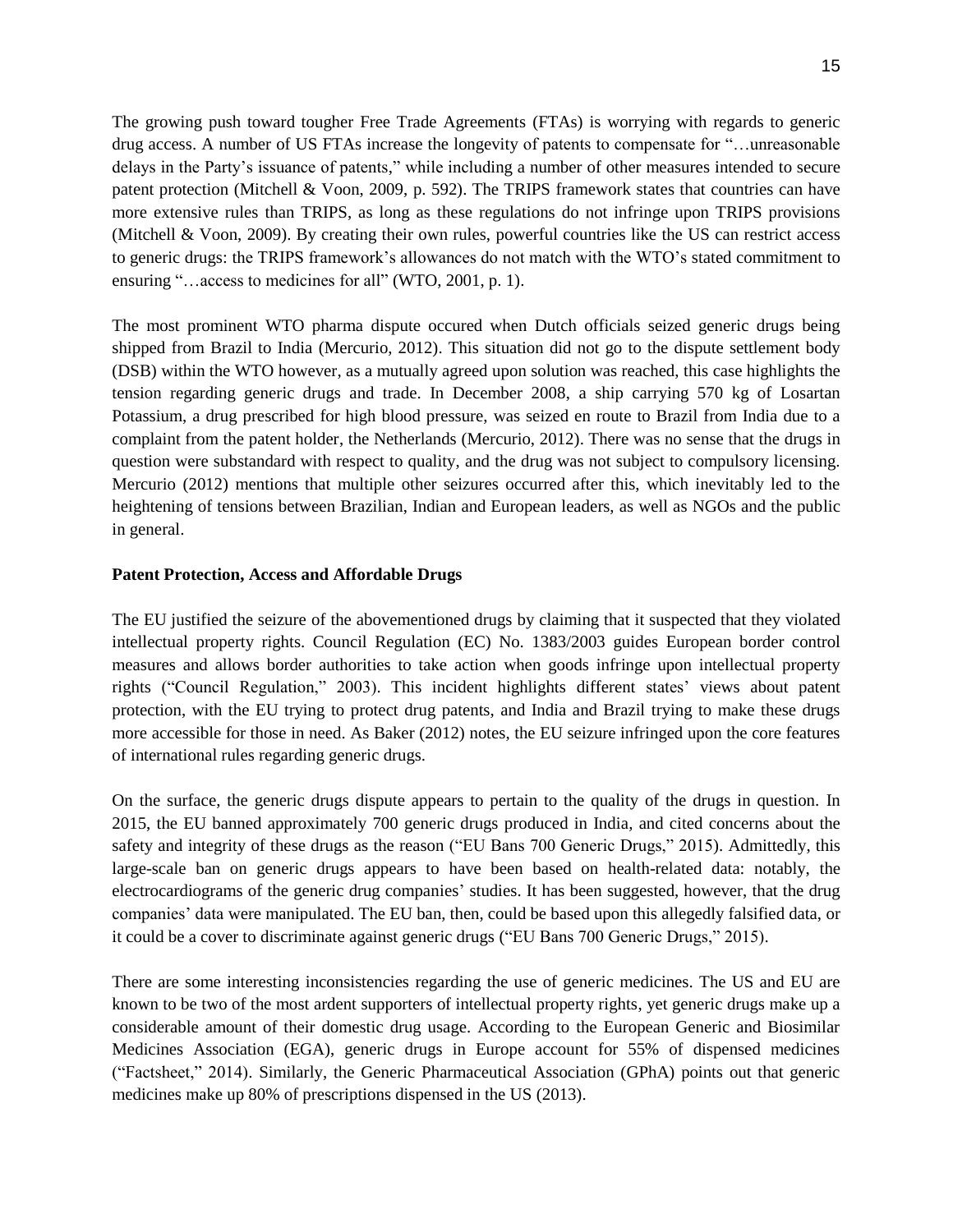## **Generic Drugs: The Preferred Option for Many Governments**

Generic drugs are important to health markets around the world. Even within Canada and the US, two ardent supporters of intellectual property rights, this represents a truism. Canadian provincial leaders have recently worked together to set lower prices for six widely used generic drugs in the hopes of saving up to \$100 million (Council of the Federation Secretariat, 2013). Figure 5, below, shows the noteworthy growth of the generic drugs industry within Canada between 2006 and 2014:

| <b>Canadian Generic Prescription Drug Sales (Billion \$)</b> |       |       |       |       |       |       |       |       |       |
|--------------------------------------------------------------|-------|-------|-------|-------|-------|-------|-------|-------|-------|
| Year                                                         | 2006  | 2007  | 2008  | 2009  | 2010  | 2011  | 2012  | 2013  | 2014  |
| Total                                                        | 17.86 | 18.96 | 20.65 | 21.98 | 22.35 | 22.16 | 22.17 | 22.29 | 23.27 |
| Generic<br>Drugs                                             | 3.26  | 3.89  | 4.70  | 5.27  | 5.72  | 5.43  | 5.40  | 5.22  | 5.27  |
| Generic<br>Market<br>%                                       | 18.25 | 20.52 | 22.76 | 23.98 | 25.59 | 24.50 | 24.36 | 23.42 | 22.65 |

# **Figure 5**

Source: CGPA (http://www.canadiangenerics.ca/en/resources/market\_trends.asp)

According to the Canadian Generic Pharmaceutical Association (2015), while generics accounted for only 22.65% of drug purchases within Canada in 2014 in monetary terms, they represented over 67% of all Canadian prescriptions. Further, a 2014 Generic Pharmaceutical Association annual report notes that, within the US, generic drugs, both branded and unbranded, accounted for 86% of all dispensed retail prescriptions. Clearly, the importance of generic drugs within the US and Canada – countries that are typically opposed to these products' easy dissemination in other countries – cannot be underestimated. Canadian generic drug sales are expected to grow further as governments continue to adopt referencebased pricing. A similar level of growth is expected in biosimilars, for the treatment of cancer and other conditions, which are likely to be manufactured by countries such as India. Contradictions permeate the generic drugs debate.

Even where generic drugs are available, however, access can prove difficult due to the medications' price. WHO statistics show a difference between generic HIV drug prices between North America and Sub-Saharan Africa: the median price of these drugs in North America is \$98.60 per year, whereas the median price in Sub-Saharan Africa is \$93.93 per year (WHO, 2011).

While the drugs' price is cheaper in Sub-Saharan Africa, an examination of typical incomes in each country reveals a problem. According to World Bank data (2015), the Gross National Income (GNI) per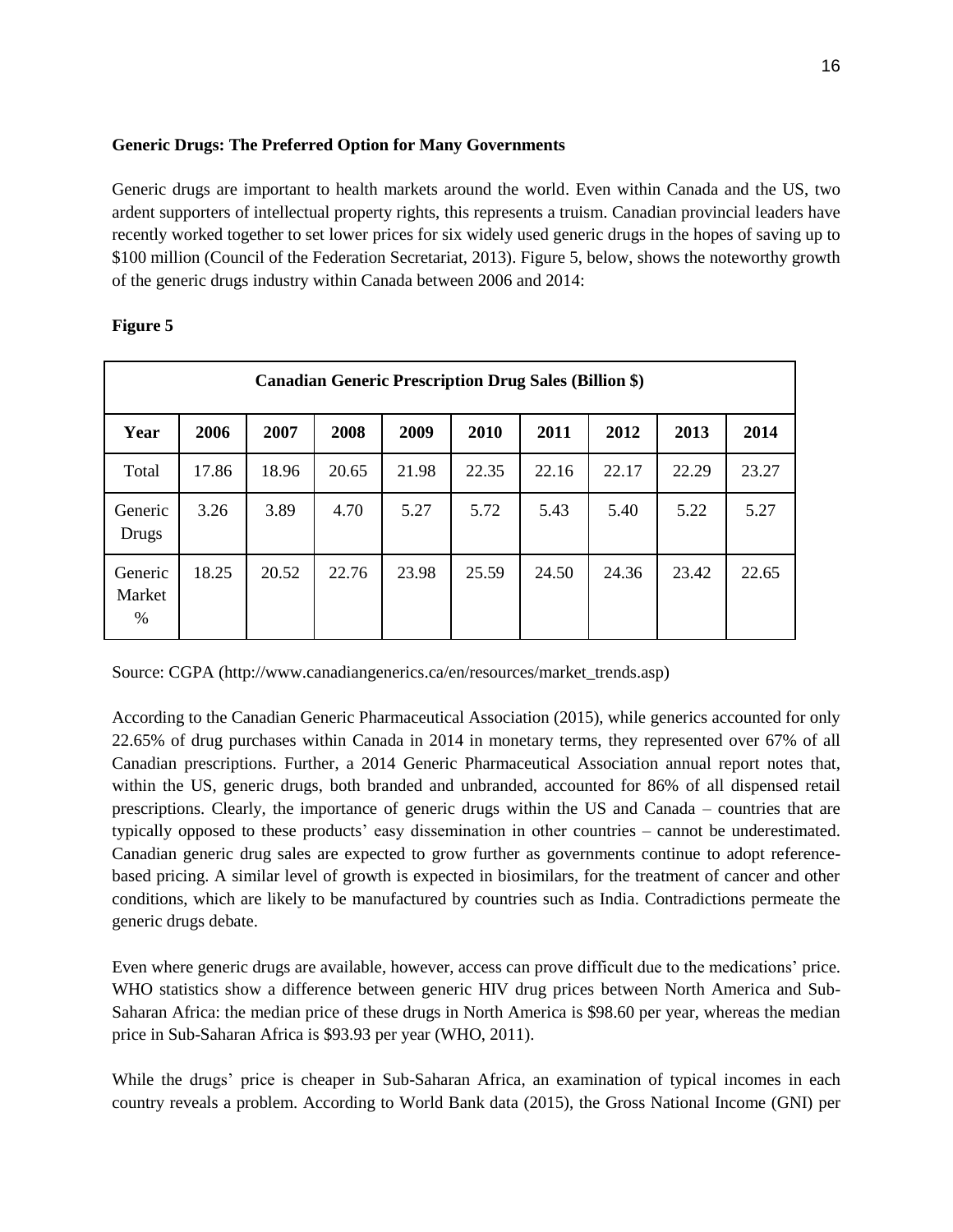capita for Sub-Saharan Africa is \$3,562 (PPP), whereas for the US and Canada, GNI (PPP) is \$55,200 and \$51,690, respectively. Looking at the proportional differences between the cost of HIV treatments and the incomes for those living in Sub-Saharan Africa versus North America highlights the problematic issue of drug pricing – and the ability of some, but not others, to afford life-saving medications.

The debate regarding intellectual property rights and generic drug access is both important and divisive. As such, it will continue long into the future. The dispute is fraught with contradictions, notably, the simultaneous WTO push rhetorically to make access to drugs easier, and the attempts by the US and the EU to protect intellectual property rights by restricting accessibility through explicit or implicit threats. Big pharmaceutical companies who favour market fundamentalism and highly protectionist policies protecting their monopoly position in markets are determined to limit access and keep prices high. They play a very active role in this debate. The levy of over \$13 billion dollars in fines associated with fraudulent pharmaceutical marketing practice by a number of companies in the US underlines the importance of price (ProPublica, 2014). These contradictions cause confusion and difficulties when it comes to finding solutions. 2

# **Case 4. Beef Hormones EU v. US and Canada, and the Fight to Protect National Standards**

Food and agricultural product safety is a common topic of dispute within the WTO. The threat of diseases affecting meat and other food items leads to international caution when trading these commodities. Sanitary standards can also lead to disputes, given that different countries hold differing views as to the desired levels of sanitary safety. We will examine the 1996 beef hormones debate in this part of our paper.

The 1996 beef hormones dispute between the EC, Canada and the US is an important event in regards to public health and food safety. A negative view of hormone use has arisen in Europe, largely due to German consumers' refusal to accept American beef products with higher hormone levels (Josling, Roberts & Hassan, 2012). The EC placed a ban on the meat of animals that had been subjected to hormone treatment, in order to protect public safety (Josling, Roberts & Hassan, 2012). The US and Canada objected to the ban, due to the impact it would have on the international trade of their beef products. The EC's decision was seen by the US and Canada as a clear example of market protectionism.

In front of the Panel, the US argued that the European ban was not based upon scientific evidence, which is required under the Agreement on the Application of Sanitary and Phytosanitary Measures (SPS rules). The EU maintained that there was insufficient evidence supporting the safety of hormones in beef (Josling, Roberts & Hassan, 2012).

### **The Precautionary Principle as a Scientific Standard**

 $\overline{a}$ 

The EU argued its point by invoking the "precautionary principle" of public health, that incomplete evidence or scientific uncertainty of harm should not prevent action from being taken to protect human

 $2$  The Affordable Care Act in the US counterintuitively prohibits the use of cost-effectiveness evaluation to assess the health benefits per unit cost of medications, as a basis for establishing the drug price that the government will reimburse.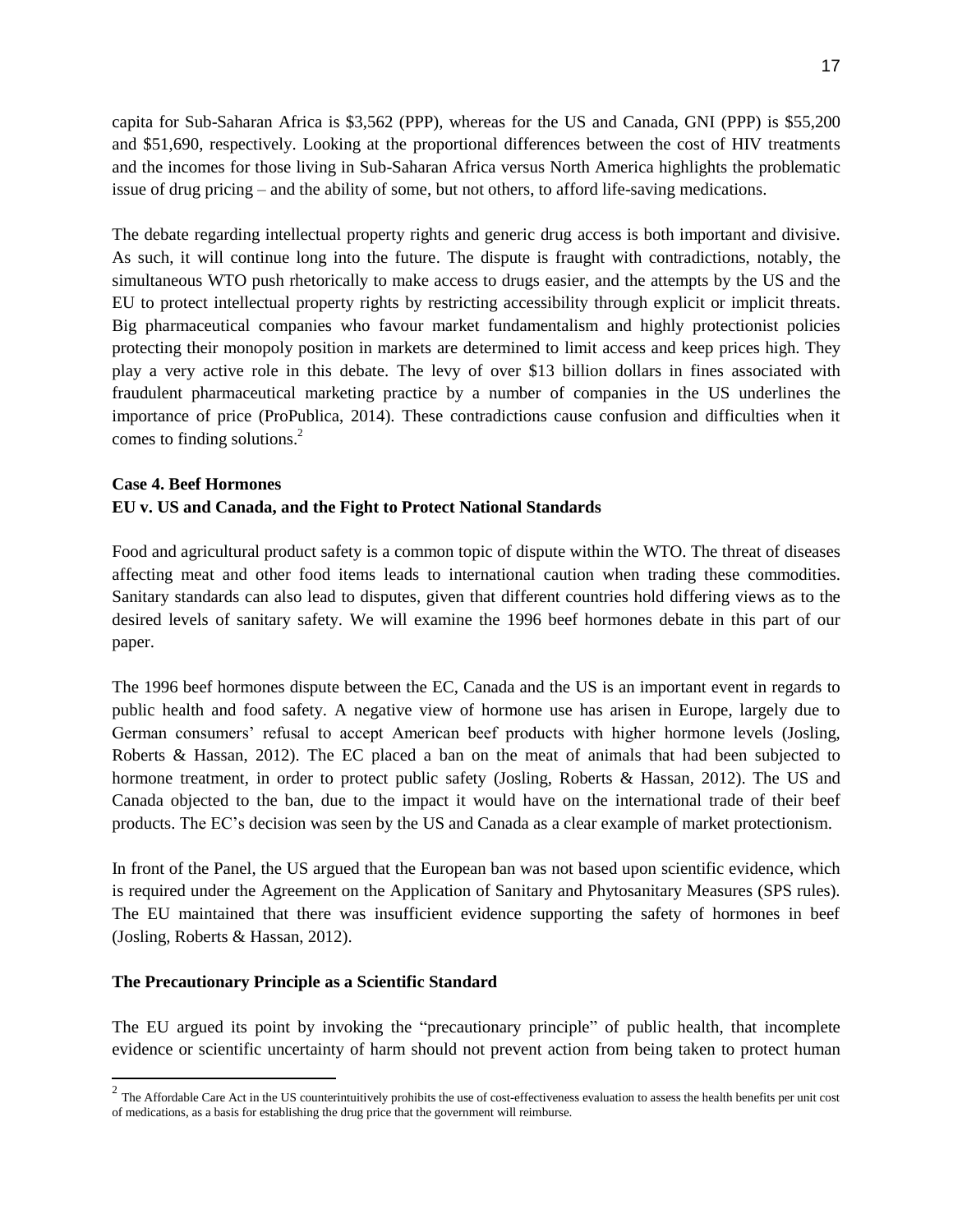well-being (Canadian Chamber of Commerce, n.d., p. 1). The EC did not present evidence that supported the EU argument that precautionary action should be taken to support human health. It argued instead that the studies conducted were faulty (Josling, Roberts, Hassan, 2012). The Panel reported that the EC's actions violated Articles 3.1, 5.1 and 5.5 of the SPS Agreement (WTO, 2009). The Panel found that the EC ban was not based on an appropriate risk assessment in regards to Article 5.1, that it was not compliant with international standards for Article 3.1, and that the measures lacked supportive scientific evidence in line with Article 3.3 (Josling, Roberts & Hassan, 2012). Ultimately, the Appellate Body upheld the Panel's decision, and the EC measures were deemed to restrict trade. This dispute emphasized that, despite the EC's pro-health stance, the precautionary principle is not part of general international law and, as the Appellate Body stated, Articles 5.1 and 5.2 take precedence over it (Josling, Roberts & Hassan, 2012).

An important aspect of the Panel and Appellate Body's decision was that the precautionary principle does not constitute a legitimate reason to implement higher standards. The fact that the onus is on the defender, in this case the EC, to prove that human health is at risk, and that higher standards should exist, rather than on the complainant to prove that the lower standards will not adversely affect consumers, gives the accuser an advantage. Definitive evidence, often difficult to acquire, is needed to improve safety standards. The WTO's approach, then, makes it difficult to implement higher standards. While this is to be expected of the WTO, given the fact that it is a trade organisation that aims to liberalise trade and minimize regulatory approaches committed to standard setting, it is still disappointing with regards to the protection of public health.

#### **Do SPS Rules Favour Lower Standards?**

The WTO recognizes the sanitary standards set by the Codex Alimentarius and World Organisation for Animal Health (OIE) (WTO, 2015c; OIE, 2015a). The regulations found in the Codex and the OIE's "Terrestrial Animal Health Code" aim to improve animal welfare and set standards for the international trade in animals and animal products (2015a; 2015b).

It would seem that internationally set guidelines would reduce the number of disputes over sanitary standards. This is not the situation, however, as evidenced by the abovementioned US v. EU battle concerning beef hormones. While the WTO states that members should base their standards on recommended Codex Alimentarius guidelines (2015c), it is not compulsory for governments to follow the Codex standards. This has led to conflict and debate, given the fact that WTO members have their own beliefs, needs and economic interests when it comes to acceptable standards for trade. As Josling, Roberts and Hassan (2012) assert, "the SPS rules were instituted to reduce conflict over these issues, but the complexities of scientific standards, interpretation of the rules provisions and implications for trade, health and consumer protection issues are widespread" (p. 21). The US, for example, proceeds with an activity until the activity is proven to cause harm. The EU approach, on the other hand, relies more heavily on the precautionary principle (Peterson & White, 2010). As Justice Stephen Breyer mentions in *The Court and the World* (2015), globalization has made it almost impossible to avoid engagement with foreign and international laws, with some countries or regions, such as the EU, wanting more stringent rules, and others, like the US, wanting regulations relaxed.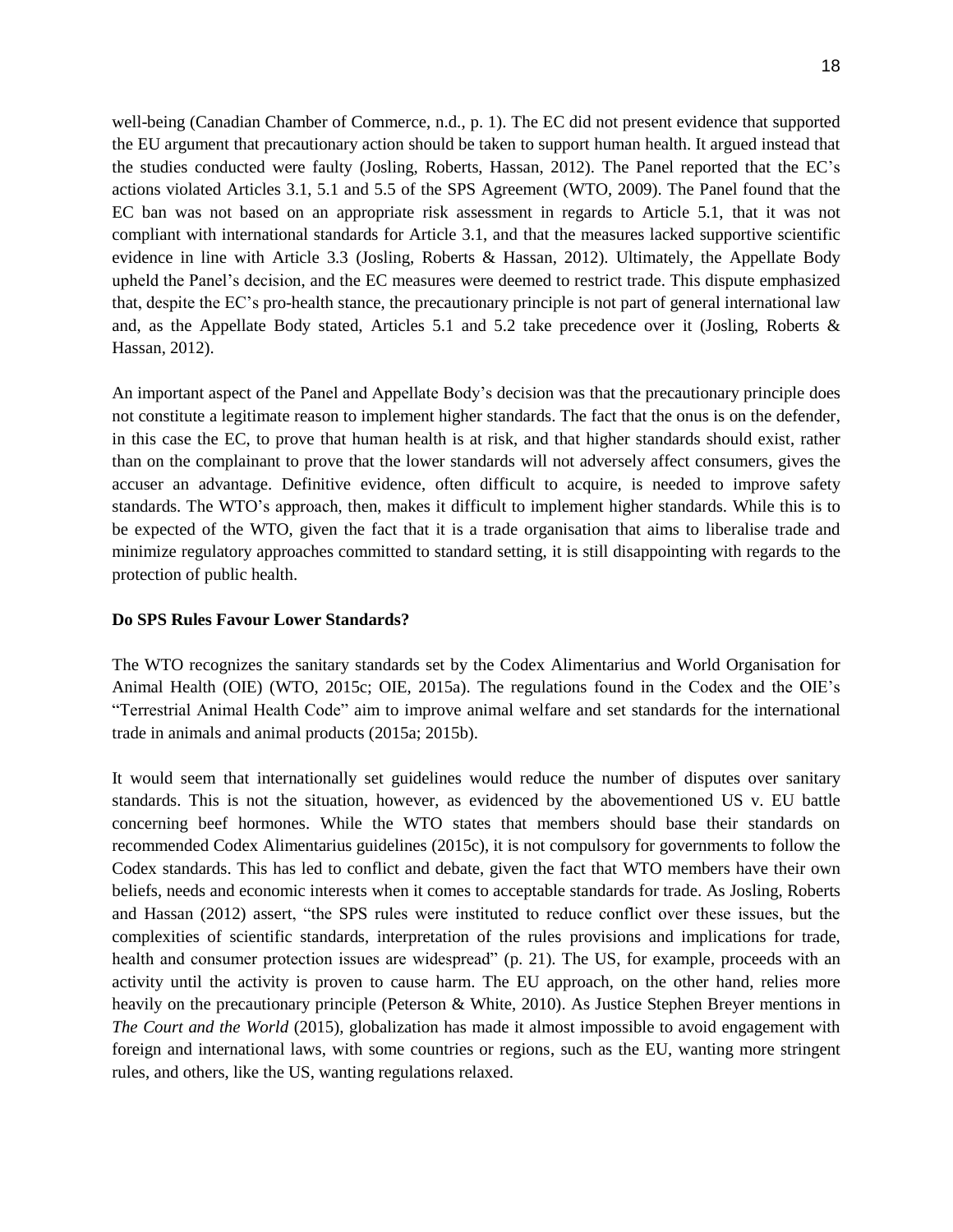Such disputes beg the question of why states cannot create their own standards, so that they can regulate them as they want? Allowing states to create their own standards would benefit countries or regions that want to implement higher standards of health, such as the EU in some instances. Countries' regulations could then align with their own domestic requirements, scientific findings and national values as to what standard a product should conform to in order to protect the public and the national interest.

This independence, however, could lead to a situation where countries are setting their level of scientific standards with an eye to protecting their own products, rather than public health. As is evident in several WTO disputes involving sanitary standards, it is often alleged by some critics that protectionist measures lurk under the guise of a desire for "higher standards." Further to this, countries could put domestic public health at risk by lowering standards too much in order to obtain cheaper products. Additionally, independent standard-setting would not put an end to international disputes: some states would complain that others' standards were too high because of subsidies, and that upon commercial level playing field was no longer level.

An alternate approach from a public health perspective is to keep these international standards, but to reverse the onus in the WTO's approach to food and agriculture sanitary concerns. In order to put due attention on health concerns, the country that wishes to lower standards should be the one tasked with providing evidence to support its point, rather than the other way around. Setting sanitary regulations by this principle would benefit public health through a general rising of standards. It would not lead to a race to the bottom: regulations would be softened if proof was provided that the lower measures were not detrimental to health.

Ultimately, the WTO appears to espouse a reactive rather than proactive approach which minimizes any leadership role for global governance purposes. It also reinforces the singular focus of the WTO priority on protecting markets centric view of trade, rather than giving equal weight to global health concerns. The net effect of the evolving corpus of WTO jurisprudence is in elevating the WTO as the de facto if not de jure body for setting international health and safety standards rather than public health organizations like the WHO. This virtual jurisprudential monopoly seriously limits the potential protections afforded to global publics and has made the WTO gun shy with respect to limiting corporate intellectual property protection for patented medicines and other pharma favoured policies.

# **Case 5. Plain Packaging for Toxic Consumables Thailand's Alcohol Labels: Policy Goals and Regulatory Constraints**

Support for the plain-packaging of tobacco products has increased significantly in the last few years, and such packaging is seen as an effective way to reduce cigarette and tobacco use. Labelling changes have been considered for alcohol products as well, and notably in Thailand. This country faced significant opposition from a number of states, however, as well as the threat of a WTO dispute. Here, we look into Thailand's proposal to change the labelling on alcohol products, and discuss the international community's response. Alcohol is estimated to represent 3.8% of global deaths and 4.6% of global disability adjusted life years lost (Rehm et al, 2009).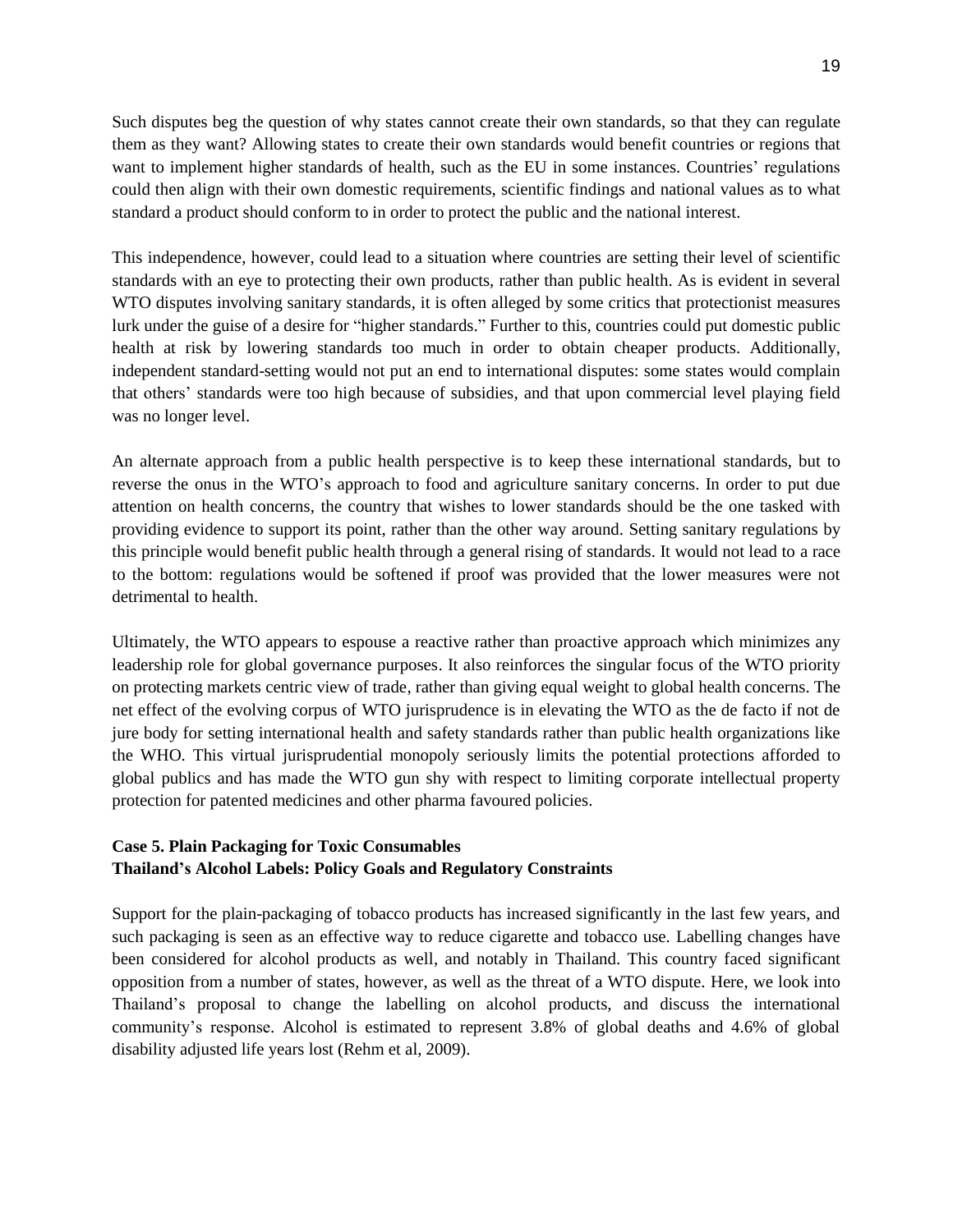In 2008, Thailand introduced the Alcohol Beverage Control Act, B.E. 2551, which under Section 26 (1) stated that manufactured or imported alcoholic beverages must be produced in line with the conditions set up by the Committee (World Health Organization, 2008). Under this legislation, Thailand notified the WTO in 2010 of its plans to implement new alcohol labelling rules (Eurocare, 2010).

### **Setting Domestic Standards: A Sovereign Right?**

According to the WTO's Committee on Technical Barriers to Trade (2010), the measure submitted by Thailand can be separated into two main parts: firstly, the product labels must not contain any word or statement that "…is likely to mislead" (p. 1) people into thinking that alcohol consumption can improve health, and secondly, pictorial labels are required on the product, rotating between six different warning labels and statements every 1,000 products. These statements include, "Drinking alcohol leads to unconsciousness and even death" and "Drinking alcohol is a bad influence on children and young people" (p. 2). The labels must also state that the sale of alcohol to those under 20 years of age is prohibited. Finally, images must cover between 30% to 50% of the label, depending on the shape of the package.

Thailand's proposed measures are undoubtedly aimed at addressing alcohol use issues within the country. Alcohol consumption levels have been rising in Thailand. A 2014 WTO report indicates that the average amount of pure alcohol consumed per capita grew by 0.3 litres between 2003 and 2005, and again between 2008 and 2010. Further, and according to the Organization for Economic Co-operation and Development (OECD, 2012), there has been a 23% increase (6.1 litres) in the consumption of pure alcohol per capita since 1990.

Thailand's proposed labelling measures led to concerns about impeded trade on the part of a number of international companies and countries. International liquor companies pressed their respective governments to take issue with these measures and, indeed, many joined the fray (Barta & Passariello, 2010). A number of countries, including the US, Australia, Argentina and the EU, complained that these measures created an image that even moderate drinking is dangerous to health. Further to this, these countries argued that the measures would require companies to produce different packaging for Thailand, thus infringing upon international trade (Barta & Passariello, 2010).

The international companies' argument – notably, that Thailand's plans infringe upon international trade because multiple labels would be required – is plainly weak. These companies already ship a variety of products, all of which require labels in different languages and styles and forms, around the world. The arguments these companies presented are reminiscent of those of any aggrieved party that feels harshly treated due to the impact that actions will have on them and their goals.

One of the most interesting aspects of this case is the comparison that can be made to Australia's 2011 switch to plain packaged tobacco products. To summarise quickly, the Australian government has led the fight against tobacco advertising, and has implemented laws dictating that tobacco packages must all be composed of large graphic images with strongly regulated fonts and colours. These measures are supported by a number of countries including the EC, New Zealand, and others.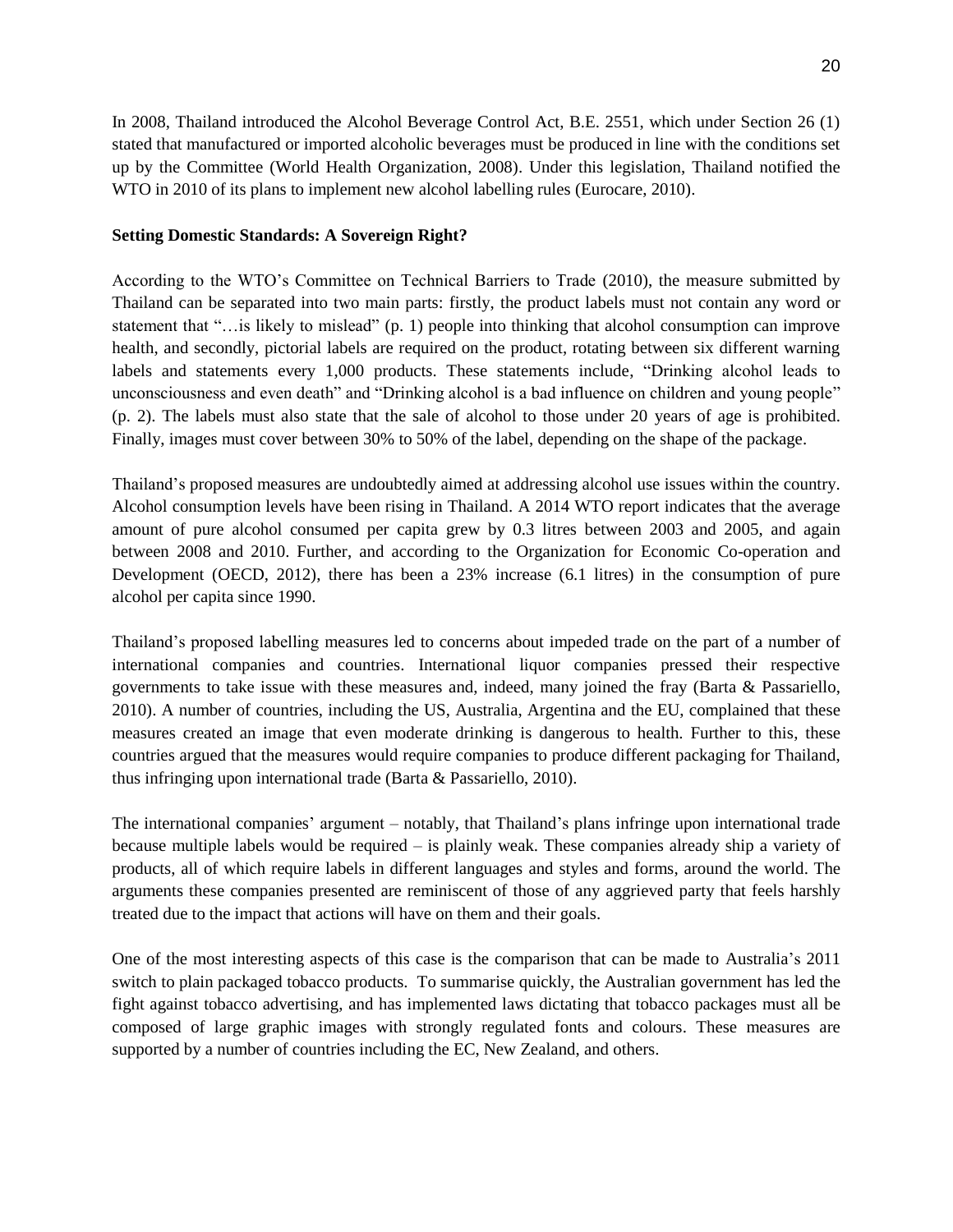Evidence shows that after Australia introduced the plain packaging for tobacco, which portrayed graphic health warnings (GHWs), respondents were more motivated to quit. In fact, the number of those attempting to quit rose by approximately 4%, while the number of people who found the cigarette pack to be less appealing increased by over 30% (Mitchell, 2010). Evidently, plain packaging and GHWs reduce both tobacco's appeal and levels of use (Barta & Passariello, 2010). However plain packaging and harm warnings which have successfully advanced for tobacco, although not without dispute, appear not to have been accepted for alcohol consumption for the time being. Public opinion and policy makers in the global North have not arrived at a consensus about a labelling policy to discourage the consumption of alcohol. On the other hand, the penalties facing drivers who drink and are involved in accidents have been dramatically increased throughout the EU, in some American states, Mexico and in Canada among others.

### **Restricting the Right to Advertise Smoking**

There is a paradox inherent in Australia's approach to its own cigarette packaging measures versus its approach to Thailand's attempt to plainly package alcohol: while Australia implemented the packaging changes to reduce cigarette and tobacco use and protect its citizens' health, this same country has fought Thailand's attempts to realize similar measures to reduce national alcohol consumption. Perhaps not surprising since Australia boasts a large alcohol industry, which is well known for its wine production.

Other countries that support Australia's actions and plan to follow in its footsteps by implementing their own form of plain packaging for tobacco, are also questioning the measures proposed by Thailand. The UK, for example, plans to implement plain packaging in May 2016 (Euractiv, 2015), while the BBC (2014) reports that France is also implementing plain packaging soon. Like Australia, the EU examined the Thai measures and questioned whether there were alternatives, such as education campaigns (O'Brian, 2013). This contradictory response on the part of many nations emphasizes that trade and health concerns are still a divisive topic of global debate. It also suggests that, while the importance of public health is recognized, strong commitment to its protection, which may well impede trade, is still lacking.

Both alcohol and tobacco harm health. So it is perplexing that strong prevention measures enjoy support when applied to one product, but not the other. It may simply be more closely tied to who is selling and who is buying. Even more intriguing is that Australia is trying to implement tougher alcohol labelling itself, despite criticising the Thai proposals. There is apparently "…widespread support" (Barta & Passariello, 2010) for tougher alcohol measures in Australia (Blackwell, 2013). These laws against driving and drinking have been considerably toughened and drunken drivers face severe penalties than in the past. So clearly the law is being used to deter excessive drinking rather than a labelling approach as in cigarette packaging.

## **Alcohol and Tobacco Restrictions and Unanswered Legal Questions**

Australia has been taken to the WTO DSB by a number of countries, all of which have challenged this nation's plain packaging actions for tobacco (Mitchell, 2010) and the tobacco discussion remains a lively topic at the WTO as the initial disputes are in process at the WTO DSB. Ultimately, if the WTO DSB allows the Australian plain packaging measure it will be a significant victory for public health. Still, a large grey area persists with respect to new measures to ban the sale of tobacco products. How public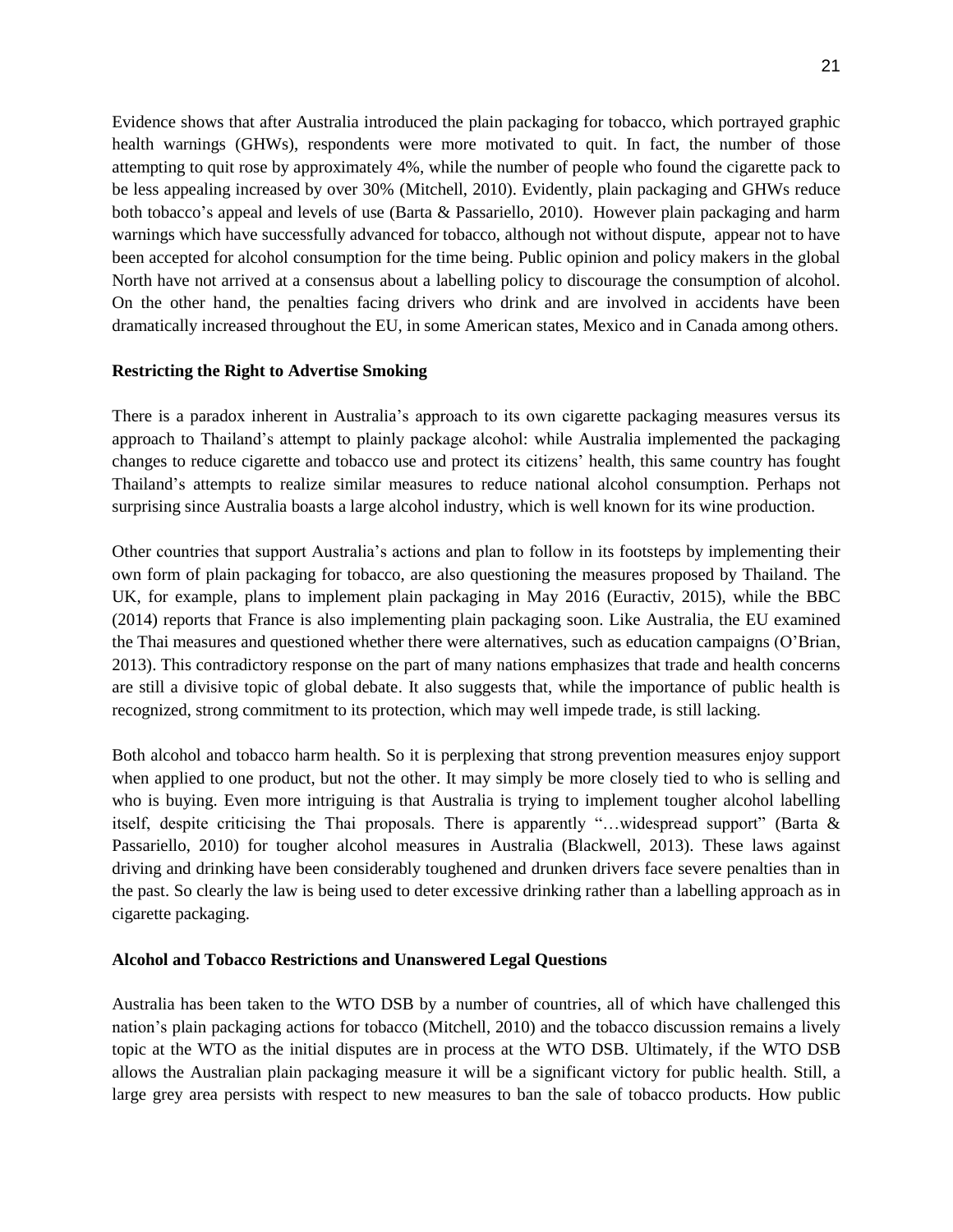health concerns are valued in the larger picture of settling this international trade skirmish remains elusive. Initial dispute settlement is expected in 2016 and it is entirely unclear what the implications will be for alcohol packaging.

#### **Conclusion**

In the introduction to this paper we posed two fundamental questions. First, does the WTO successfully manage the interface between trade-related questions and global public health concerns? Second, do WTO decisions reflect strong and effective public health standards?

There was much hope when the French Asbestos case surfaced that a greater focus on public health might emerge from WTO decision making and dispute resolution outcomes. As our five case studies illustrate, the WTO has no apparent role in setting a broader framework or corpus of principles to guide future decision making related to health. Moreover, the WTO does not operate in a framework of precedential decision making which could the trade equivalent of 'common law' to guide new cases. Its efforts lack the necessary legal muscle to establish clear and effective global health standards since it is required to continuously trade off competing interests between nation state producers and consumers of various products. The WTO made a historic decision in supporting the French ban of asbestos. While this decision helped reduce asbestos use in France and the EU, it has had no apparent effect in stemming the global production and consumption of this carcinogenic material which is on the rise in several large nations. Likewise, in the dispute over clove cigarettes, the US decided not to accept the decision by the WTO dispute resolution mechanism. Rather the US and Indonesia came to a private, bi-lateral agreement after the WTO panel rejected the American arguments of the case. If WTO decisions can be side-stepped, there is little chance they will protect public health in the face of member states' powerful trade interests.

When the WTO does decide in favour of public health, it is once again often undermined by member states. With respect to compulsory licensing of branded drugs, for example, which was aimed at helping developing countries access life-saving drugs, powerful member states actively discouraged other countries from invoking the licensing measures. Countries, such as the US, have threatened to withdraw aid should the measures be invoked.

Finally, even when a product is known to have an egregious impact on human health, like tobacco or alcohol consumables, the WTO plays a passive role in settling disputes and has not separate voice by which to stem their trade and use. In the bickering between companies and countries that are economically affected, attempts by some states to protect their citizens' health may well be met simply by competing corporate global drug manufacturers. The approach seems to preclude the making of principled, evolving health-focused decisions. This was demonstrated in Australia's resistance to Thailand's attempts to use plain packaging for alcohol products, as well as the US and Canada's resistance to EU concerns about hormones in meat products. In decisions involving toxic goods, such as cigarettes and alcohol, the WTO supports an aggressive commercial agenda minimizing the role of the state to protect the health of its own citizens on narrow legal grounds. As seen in the Indonesia v. US dispute over clove cigarettes, the test of whether "like products" are being traded most often outweighs global health interests even when the like products manufacturers are merchants of death from tobacco.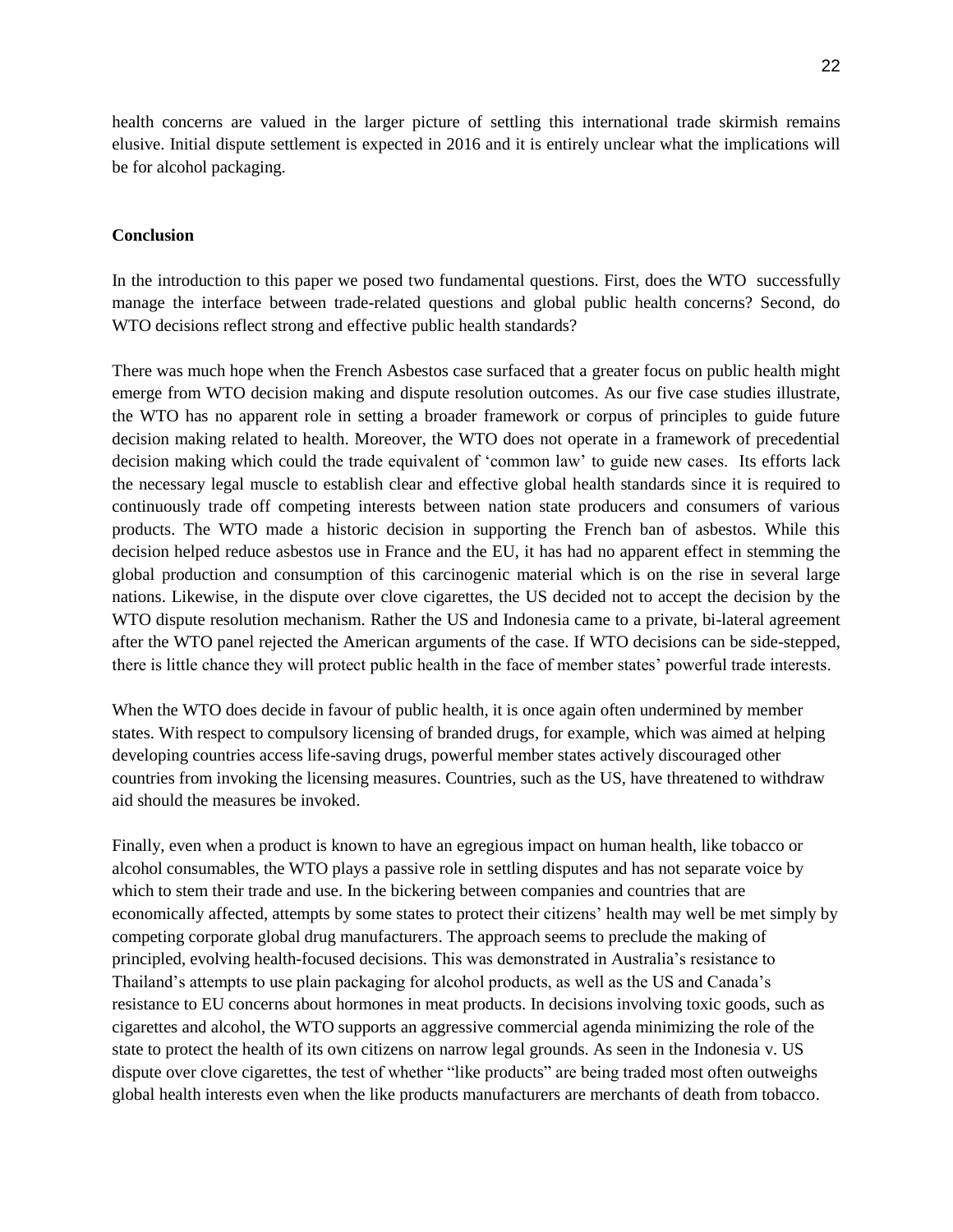The WTO has demonstrated a weak capacity to establish standards related to global public health. This organisation weakly establishes a fragmented approach to global health standards as best illustrated by the asbestos case. The WTO also tolerates market protectionism as a side-bar solution to health issues amongst its member states, as the clove cigarette case illustrates. The WTO appears to have no independent view of when a health standard should be applied, but instead reverts to a simple resolution between states' individual disputes. The WTO reinforces a neoliberal institutionalist view of an international agency which simply trades off interests between competing nation states and the private interests within them, with a weak capacity to generate international standards (Keohane, 1989). It turns a blind eye when states adopt policies that may be harmful to global public health. Its most fatal flaw as noted earlier is that unlike common law, which is based on precedent-setting, each WTO decision stands on its own, creating a weak framework for the protection of public health in the context of a partiularistic legal culture. The absence of a cumulative corpus of principle making associated with judgments, has spurred some scholars to identify this as a "black hole" in terms of WTO jurisprudence (Drache and Jacobs, 2014, pp. 1-26).

Going forward, the WTO's influence is also now further limited by regional trade agreements, particularly in regards to intellectual patents, state investor dispute protection and very broad rules with respect to investment. The TPP is likely to have an important impact on the setting of global health standards. It has extended intellectual patent protection to eight years, which represents a hard-lobbied victory for "big pharma." Biosimilars will be subject to protectionism-oriented special interests. All in all, global drug prices are expected to continue to rise and government public health systems are facing escalating costs. Global health standards are facing relentless supply-side pressures. WTO Director General Mike Moore's promise on February 22, 2001 in the *International Herald Tribune* of "Drugs for the Poor and Patents as Well" seems to have done better on the patents than the drugs for the poor. That promise is receding on the horizon with ever higher prices set by big pharma for many drugs and veiled threats against any country challenging the interests of trade blocs with significant pharmaceutical industry to protect.

The five cases presented in this article, and their outcomes, cast a shadow over the adequacy of the WTO's adjudication of trade matters when balanced against global health interests and standards. To date, the attempt to apply the principle of unimpeded market access to establishing effective global health standards is ineffective (Labonte, 2014). The WTO will need to assume a different position with respect to supporting public health outcomes to earn the trust and meet the  $21<sup>st</sup>$ -century needs of its member states and the world's publics.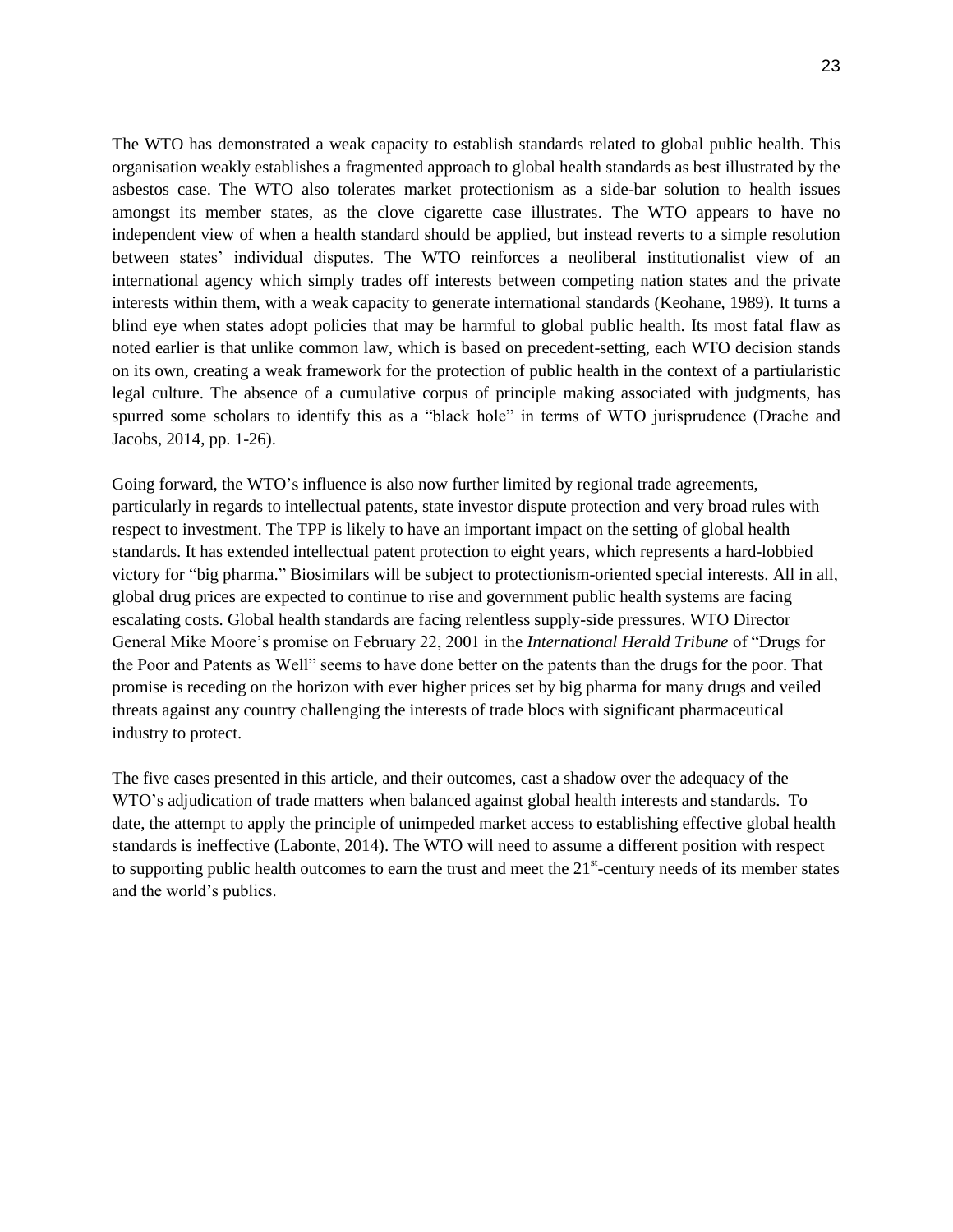#### **References**

- Abbott, F. M. (2005). The WTO Medicines Decision: World Pharmaceutical Trade and the Protection of Public Health. *American Journal of International Law*, *99 (2).* 317-358. Retrieved from http://papers.ssrn.com/sol3/papers.cfm?abstract\_id=763224
- Aljunid, S. (2011, October 5). Asia's emerging asbestos epidemic. *United Nations University*. Retrieved from http://unu.edu/publications/articles/asias-emerging-asbestos-epidemic.html
- Asbestos Timeline, 2016. (MesotheliomaHelp.org.). Asbestos Timeline. Retrieved from https://www.mesotheliomahelp.org/asbestos/history/#.VgOyRLTZfww
- Baker, B. K. (2012). Settlement of India/EU WTO Dispute re Seizures of In-Transit Medicines: Why the Proposed EU Border Regulation Isn't Good Enough (Unpublished research paper). *PIJIP Research Paper no. 2012-02* Retrieved from http://digitalcommons.wcl.american.edu/cgi/viewcontent.cgi?article=1026&context=research
- Barta, P., & Passariello, C. (2010, September 17). Global Liquor Makers Fight Graphic Labels in Thailand. *Wall Street Journal*. Retrieved from http://www.wsj.com/articles/SB10001424052748704392104575475513718846130
- BBC News. (2014, September 25). France to introduce plain cigarette packaging. Retrieved from http://www.bbc.com/news/world-europe-29367253
- Blackwell, T. (2013, December 8). Public-health advocates pushing for graphic, cigarette-style health warnings on wine, beer and liquor containers. *National Post.* Retrieved from http://news.nationalpost.com/news/canada/public-health-advocates-pushing-for-graphic-cigarettestyle-health-warnings-on-wine-beer-and-liquor-containers
- Breyer, S. (2015). *The Court and the World: American Law and the New Global Realities.* New York: Alfred A Knopf.
- Caftan, T., & Kendall, B. (2010, September 17). U.S. Tech Probe Nears End. *Wall Street Journal*. Retrieved from http://www.wsj.com/articles/SB10001424052748703440604575496182527552678
- Capelouto, S., & DiGiacomo, J. (2014, July 20). Florida jury awards \$23.6 billion to widow in smoking lawsuit. *CNN News*. Retrieved from http://www.cnn.com/2014/07/19/us/florida-tobacco-verdict/
- Canadian Chamber of Commerce. (n.d.). Definition of the Precautionary Principle. Retrieved from http://www.chamber.ca/download.aspx?t=0&pid=45c1b24c-9bae-e211-8bd8-000c291b8abf
- Canadian Generic Pharmaceutical Association. (2015). Resources: Market trends. Retrieved from http://www.canadiangenerics.ca/en/resources/market\_trends.asp
- Carex Canada. (2015, August). Asbestos. Retrieved from http://www.carexcanada.ca/en/asbestos/#sources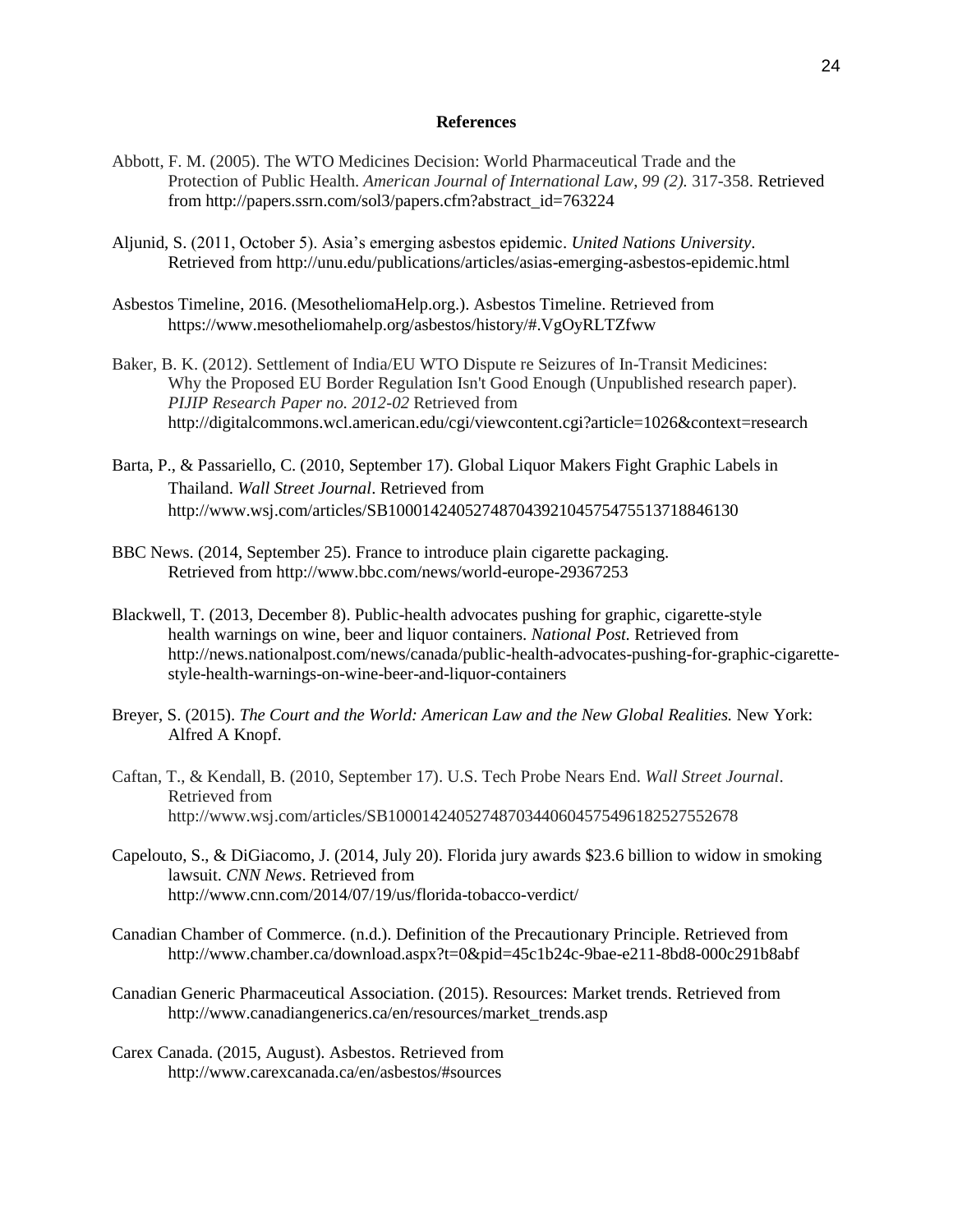Castleman, Barry (2005). *[Asbestos: Medical and Legal Aspects](http://www.amazon.com/Asbestos-Medical-Barry-I-Castleman/dp/156706275X)*. Aspen, CO: Aspen Publishing. pp. 609– 613. [ISBN](https://en.wikipedia.org/wiki/International_Standard_Book_Number) [0-7355-5260-6.](https://en.wikipedia.org/wiki/Special:BookSources/0-7355-5260-6)

- Council Regulation (EC) No 1383/2003 of 22 July 2003 [PDF document]. (2003). *Official Journal of the European Union.* Retrieved from http://eur-lex.europa.eu/LexUriServ/LexUriServ.do?uri=OJ:L:2003:196:0007:0014:EN:PDF
- --- Regulation (EC) No 1007/2009 of the European Parliament and of the Council of 16 September 2009 on trade in seal products. (2009) *Official Journal of the European Union* Retrieved from http://eur-lex.europa.eu/legal-content/EN/TXT/HTML/?uri=CELEX:32009R1007&from=en
- Council of the Federation Secretariat. (2013). Provinces and Territories Seek Significant Cost Savings on Generic Drugs. *Canada's Premiers*. Retrieved from http://www.canadaspremiers.ca/en/home/13-root-en/newsroom/2013/122-territories-seeksignificant-cost-savings-on-generic-drugs
- Diebold, N. F. (2007). The Morals and Order Exceptions in WTO Law: Balancing the Toothless Tiger and the Undermining Mole. *Journal of International Economic Law*, *11 (1)* 43-74 Retrieved from http://jiel.oxfordjournals.org/content/11/1/43.abstract
- Drache, D. and Jacobs, L. A. (Eds.). (2014). *Linking Global Trade and Human Rights.* New York: Cambridge University Press.
- Euractiv.com PLC. (2015, March 17). UK first EU country to adopt plain packaging for cigarettes. Retrieved from http://www.euractiv.com/sections/health-consumers/uk-first-eu-country-adopt-plain-packagingcigarettes-312960
- Eurocare, European Alcohol Policy Alliance. (2010, March 25). Thailand notifies WTO members of plans to introduce alcohol warning labels. Retrieved from http://www.eurocare.org/library/updates/thailand\_notifies\_wto\_members\_of\_plans\_to\_introduce\_ alcohol\_warning\_labels
- European Economic and Social Committee. (2015, June 25). European Committees raise alarm on Europe's silent epidemic: Asbestos related deaths predicted to double those of road deaths. Retrieved from http://www.eesc.europa.eu/?i=portal.en.press-releases.36179
- European Generic and Biosimilar Medicines Association. (2014). Factsheet on generic medicines [PDF document]. Retrieved from http://www.egagenerics.com/images/Website/003\_EGA\_FS\_Generic\_medicines\_Web.pdf

Foundation for Occupational Health and Safety (2016). <http://www.acgih.org/foundation/programs/sustainable-tlv-bei-program> (accessed Sept. 5, 2016)

Framework Convention Alliance. (2012, March 23). Brazil bans flavoured tobacco. Retrieved from http://www.fctc.org/index.php?option=com\_content&view=article&id=728:brazil-bansflavoured-tobacco&catid=233:product-regulation&Itemid=237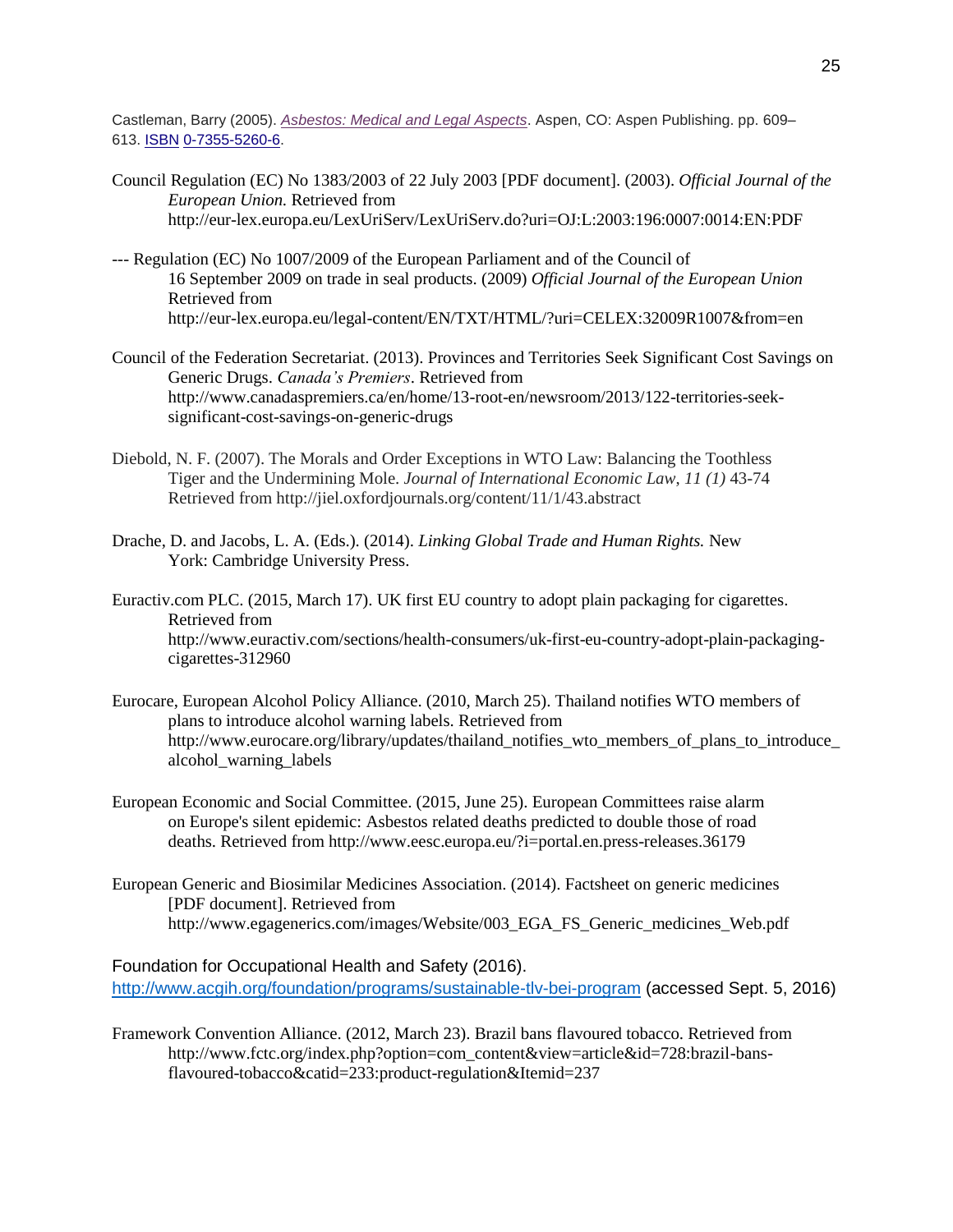- Generic Pharmaceutical Association. (2013). The Industry. Retrieved from http://www.gphaonline.org/about/the-industry/
- ---. (2015). Generic Pharmaceutical Association Annual Report [PDF document]. Retrieved from http://www.gphaonline.org/media/wysiwyg/PDF/GPhA2014AnnualReport.pdf
- Government of Canada. (2015, June 19). Health risks of asbestos. Retrieved from [http://healthycanadians.gc.ca/healthy-living-vie-saine/environment](http://healthycanadians.gc.ca/healthy-living-vie-saine/environment-environnement/air/contaminants/asbestos-amiante-eng.php)[environnement/air/contaminants/asbestos-amiante-eng.php](http://healthycanadians.gc.ca/healthy-living-vie-saine/environment-environnement/air/contaminants/asbestos-amiante-eng.php)
- Grant, T. Pressure Mounts on Ottawa to join wide ban on asbestos. The Globe and Mail, March 27, 2016. [http://www.theglobeandmail.com/news/national/pressure-mounts-on-ottawa-to-join-wide-ban-on](ttp://www.theglobeandmail.com/news/national/pressure-mounts-on-ottawa-to-join-wide-ban-on-a)[as](ttp://www.theglobeandmail.com/news/national/pressure-mounts-on-ottawa-to-join-wide-ban-on-a)bestos/article29401280/
- Howse, R., Langille, J., & and Sykes, K. (2014, June 4). Sealing the deal: The WTO's Appellate Body Report in EC – Seal Products. *American Society of International Law 18(12).* Retrieved from https://www.asil.org/insights/volume/18/issue/12/sealing-deal-wto's-appellate-body-report-ec-– seal-products
- Hurd, I. (2012). Almost Saving Whales: The Ambiguity of Success at the International Whaling Commission. *Ethics & International Affairs.* 26 (1) 103-112 Retrieved from http://www.ethicsandinternationalaffairs.org/2012/almost-saving-whales-the-ambiguity-ofsuccess-at-the-international-whaling-commission-full-text/
- Jacobs, L. A. (2014). Global Tobacco Control Law and Trade Liberalization: New policy Spaces? In D. Drache & L. A. Jacobs (Eds.), *Linking global trade and human rights* (131-52). New York: Cambridge University Press.
- Josling, T., Roberts, D., & Hassan, A. (2012). The Beef-Hormone Dispute and its Implications for Trade Policy. 1-54 [PDF document]. Retrieved from http://www.pf.uni-lj.si/media/beef.hormones1.pdf
- Kameda, T., Takahashi, K., Kim, R., Jiang, Y., Movahed, M., Park, E. K., & Rantanen, J. (2014, October 31). Asbestos: use, bans and disease burden in Europe. *World Health Organization: Research.* Retrieved from http://www.who.int/bulletin/volumes/92/11/13-132118/en/
- Kazan-Allen, L. (2000, May 5). Europe Bans Asbestos! Retrieved from http://ibasecretariat.org/lka\_eu\_ban.php
- ---. (2015, September 30) Current Asbestos Bans and Restrictions. Retrieved from http://ibasecretariat.org/alpha\_ban\_list.php
- ---. (2016, January 12). Chronology of National Asbestos Bans. Retrieved from [http://ibasecretariat.org/asbestos\\_ban\\_list.php](http://ibasecretariat.org/asbestos_ban_list.php)
- Keohane, R. Neoliberal Institutionalism, in International Institutions and State Power. Boulder, Colorado, Westview Press, 1989, pp 1-20.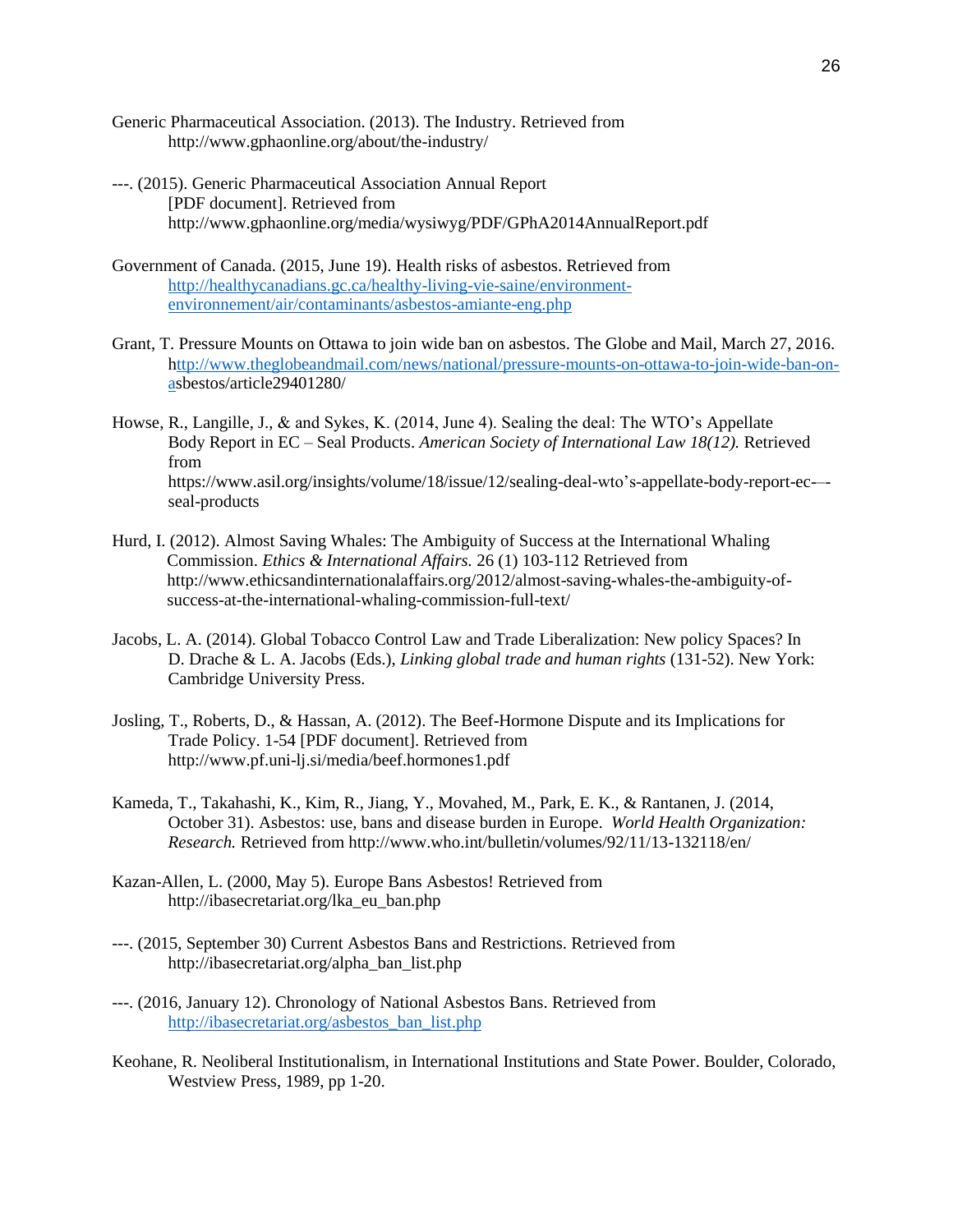- Labonte, R. (2014). The Global Health Agenda and Shrinking Policy Spaces in the Post-Crisis Landscape. In D. Drache and L.A. Jacobs (Eds.), *Linking Global Trade and Human Rights* (216- 35)*.* New York: Cambridge University Press.
- Le, G. V., Takahashi, K, Park, E., Delgermaa, V., Oak, C., Qureshi, A. M., & Aljunid, S. M. (2011). Asbestos use and asbestos-related diseases in Asia: Past, present and future. *Respirology, 16 (5).* 767-775 Retrieved from http://onlinelibrary.wiley.com/doi/10.1111/j.1440-1843.2011.01975.x/epdf
- Malone, R. E. (2010). Imagining things otherwise: new endgame ideas for tobacco control. *British Medical Journal*, *19*(5), 349-350. Retrieved from http://tobaccocontrol.bmj.com/content/19/5/349.full.pdf+html
- Marwell, J. C. (2006). Trade and Morality: The WTO Public Morals Exception after Gambling. *New York University Law Review*, *81(2),* 802-842. Retrieved from http://www.nyulawreview.org/sites/default/files/pdf/6\_2.pdf
- McGill. A, M. (2009-2010). Compulsory Licensing of Patented Pharmaceuticals: Why a WTO Administrative Body Should Determine What Constitutes a Public Health Crisis under the Doha Declaration. *Wake Forrest Intellectual Property Law Journal, 10 (1)*, 69-97. Retrieved from http://ipjournal.law.wfu.edu/files/2010/07/article.10.69.pdf
- Medecins Sans Frontieres. (2015, July 28). Trans-Pacific Partnership Agreement. Retrieved from <http://www.msfaccess.org/spotlight-on/trans-pacific-partnership-agreement>

Medecins Sans Frontieres accessed June 2016, [http://www.msf.ca/en/article/the-negative](http://www.msf.ca/en/article/the-negative-impact-on-public-health-will-be-enormous-statement-by-msf-on-the-conclusion-of)[impact-on-public-health-will-be-enormous-statement-by-msf-on-the-conclusion-of;](http://www.msf.ca/en/article/the-negative-impact-on-public-health-will-be-enormous-statement-by-msf-on-the-conclusion-of) Guinea worm disease<http://www.cdc.gov/parasites/guineaworm/gwep.html> accessed June 2016

Mercurio, B. (2012). 'Seizing' Pharmaceuticals in Transit: Analysing the WTO Dispute that Wasn't. *International and Comparative Law Quarterly, 61(2),* 389-426. Retrieved from http://journals.cambridge.org/action/displayAbstract?fromPage=online&aid=8600933

Mitchell, A. (2010). Australia's Move to the Plain Packaging of Cigarettes and its WTO Compatibility. *Asian Journal of WTO and International Health Law and Policy, 5(2),* 399-419. Retrieved from http://poseidon01.ssrn.com/delivery.php?ID=469027001114070019105122067069124018103005 090054068023064127003110067086100069065124042114059014058028043065118120103091 066078050058063013093098102026121112014001052093081000012091108111012126094107 067003092030016098000106005019096084004077083017103&EXT=pdf

- Mitchell, A. and Voon, T. (2009). Patents and Public Health in the WTO, FTAs and Beyond: Tension and Conflict in International Law. *Journal of World Trade*, *43(3),* 571-601. Retrieved from http://papers.ssrn.com/sol3/papers.cfm?abstract\_id=2614891
- O'Brian, P. (2013). Australia's double standard on Thailand's alcohol warning labels. *Drug and Alcohol Review, 32(1),* 5-10. Retrieved from http://onlinelibrary.wiley.com/doi/10.1111/j.1465-3362.2012.00485.x/epdf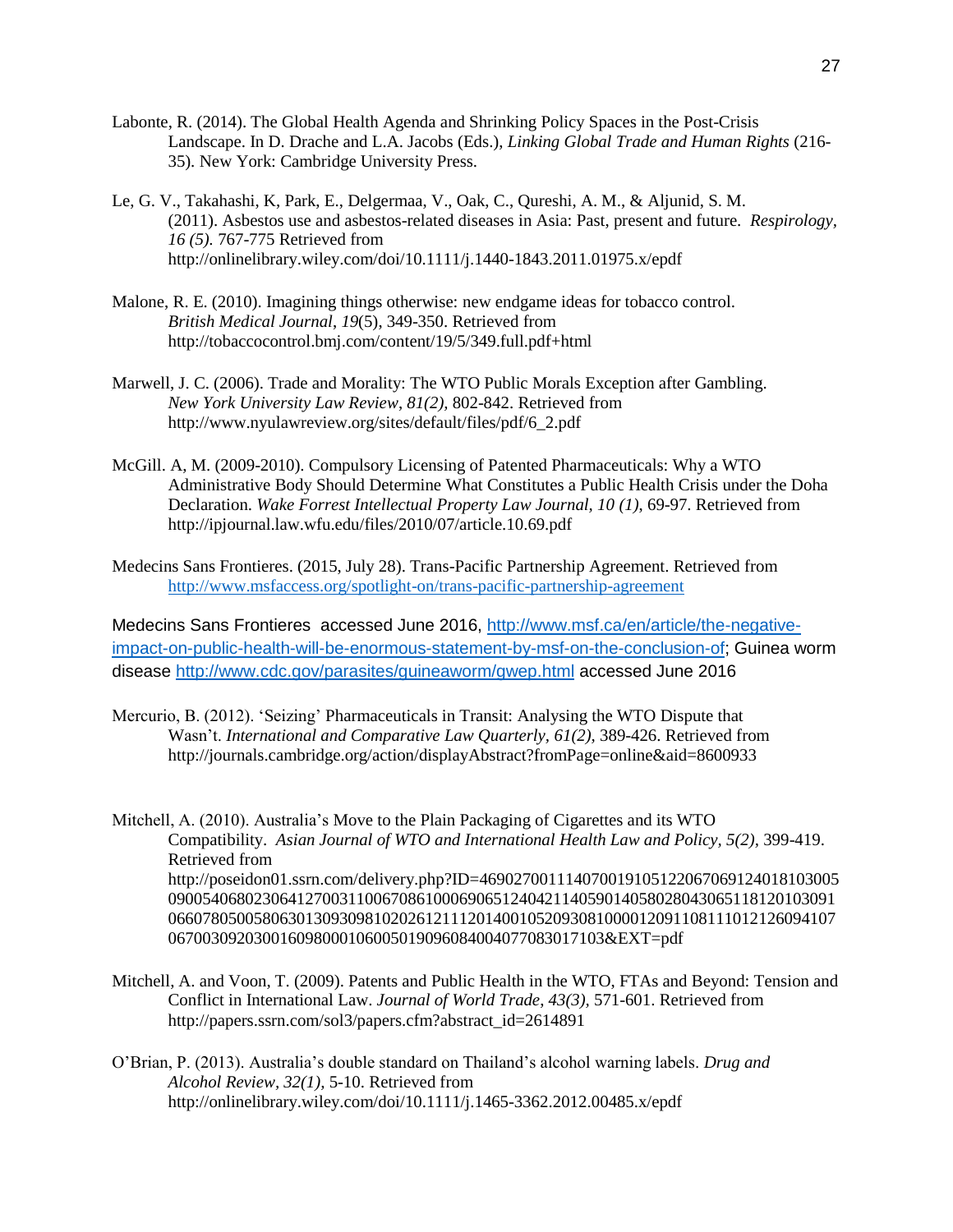- Odell, J. S., & Sell, S. (2006). Reframing the issue: The WTO coalition on intellectual property and public health, 2001. In J. S. Odell (Ed.), *Negotiating trade: Developing countries in the WTO and NAFTA*, (85-114). Cambridge: Cambridge University Press.
- OECD/World Health Organization. (2012). Health at a Glance: Asia/Pacific 2012 [PDF document]. OECD Publishing. Retrieved from http://www.oecd-ilibrary.org/social-issues-migration-health/health-at-a-glance-asia-pacific-2012\_9789264183902-en
- Parameswaram, G. (2012, September 28). Bhutan smokers huff and puff over tobacco ban. *Al Jazeera*. Retrieved from http://www.aljazeera.com/indepth/features/2012/09/201292095920757761.html
- Peterson, M.J. and White, P. A. (2010). The EU-US dispute over Regulation of Genetically Modified Organisms, Plants, Feeds, and Foods. *International Dimensions of Ethics Education Case Study Series.* 1-16 Retrieved from<http://scholarworks.umass.edu/edethicsinscience/9/>

ProPublica (2014). Big Pharma's Big Fines. http://projects.propublica.org/graphics/bigpharma

Public Citizen. (2015, August). Only One of 44 Attempts to Use the GATT Article XX/GATS Article XIV "General Exception" Has Ever Succeeded: Replicating the WTO Exception Construct Will Not Provide for an Effective TPP General Exception [PDF document] 1-10. Retrieved from http://www.citizen.org/documents/general-exception.pdf

*[Re Johns-manville Corp., et al., \(1993\). Debtors.the Hospital and University Property Damage Claimants,](http://law.justia.com/cases/federal/appellate-courts/F3/7/32/479329/)  [Appellants, v. Johns-manville Corporation, et al.](http://law.justia.com/cases/federal/appellate-courts/F3/7/32/479329/)*, 7 F.3d 32 (2nd Cir., Oct. 4)

- Reddy, K. S. (2013, April 8-10). Tobacco Control: The End-Game. Presentation at the Regional World Health Summit, Singapore, Asia [PDF document]. Retrieved from [http://www.worldhealthsummit.org/fileadmin/downloads/2013/WHSRMA\\_2013/Presentations/D](http://www.worldhealthsummit.org/fileadmin/downloads/2013/WHSRMA_2013/Presentations/Day_3/Reddy%20Srinath%20-%20Tobacco%20Control%20The%20End-Game.pdf) [ay\\_3/Reddy%20Srinath%20-%20Tobacco%20Control%20The%20End-Game.pdf](http://www.worldhealthsummit.org/fileadmin/downloads/2013/WHSRMA_2013/Presentations/Day_3/Reddy%20Srinath%20-%20Tobacco%20Control%20The%20End-Game.pdf)
- Rehm, J., [Mathers C,](file:///C:/pubmed/%3fterm=Mathers%20C%5bAuthor%5d&cauthor=true&cauthor_uid=19560604) [Popova S,](file:///C:/pubmed/%3fterm=Popova%20S%5bAuthor%5d&cauthor=true&cauthor_uid=19560604) [Thavorncharoensap M,](file:///C:/pubmed/%3fterm=Thavorncharoensap%20M%5bAuthor%5d&cauthor=true&cauthor_uid=19560604) [Teerawattananon Y,](file:///C:/pubmed/%3fterm=Teerawattananon%20Y%5bAuthor%5d&cauthor=true&cauthor_uid=19560604) [Patra J.](file:///C:/pubmed/%3fterm=Patra%20J%5bAuthor%5d&cauthor=true&cauthor_uid=19560604) (2009). Lancet, June 278; 3783(9682):2223-33.
- Reichman, J. H. (2009). Compulsory Licensing of Patented Pharmaceutical Inventions: Evaluating the Options. *The Journal of Law, Medicine and Ethics, 37(2)*, 247-263. Retrieved from http://onlinelibrary.wiley.com/doi/10.1111/j.1748-720X.2009.00369.x/abstract
- Rennie, S. (2011, June 22). Canada blocks asbestos from hazardous chemicals list at UN summit. *The Toronto Star.* Retrieved from http://www.thestar.com/news/canada/2011/06/22/canada\_blocks\_asbestos\_from\_hazardous\_che micals\_list\_at\_un\_summit.html
- Richey, L. A., & Haakonsson, S. J. (2007). TRIPS and Public Health: The Doha Declaration and Africa. *Development Policy Review, 25(1),* 71-90. Retrieved from http://onlinelibrary.wiley.com/doi/10.1111/j.1467-7679.2007.00360.x/abstract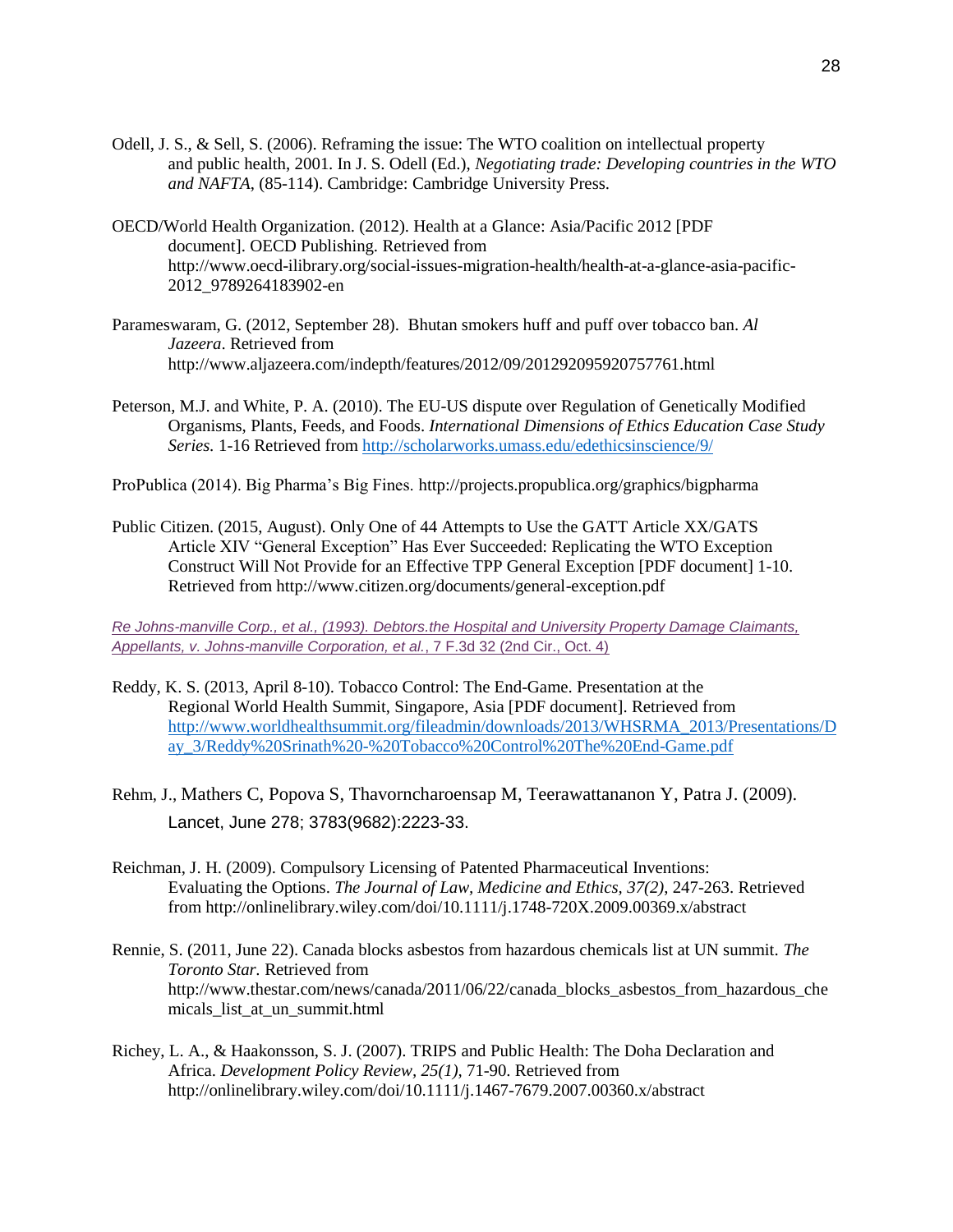- Rountree, S. (2010, July 21). Map: Top Asbestos Producers and Consumers. *The International Consortium of Investigative Journalism*. Retrieved from http://www.icij.org/project/dangers-dust/map-top-asbestos-producers-and-consumers
- Stockholm Convention. (2008) Status of Ratifications. Retrieved from http://chm.pops.int/Countries/StatusofRatifications/PartiesandSignatories/tabid/252/Default.aspx
- The Times of India. (2015, July 27). EU bans 700 generic drugs for manipulation of trials by GVK. Retrieved from http://timesofindia.indiatimes.com/business/india-business/EU-bans-700-generic-drugs-formanipulation-of-trials-by-GVK/articleshow/48214393.cms
- Trebilcock, M., Howse, R. & Eliason, A. (2012). *The Regulation of International Trade.* New York: Routledge.

UNIDO (2004). [http://www.unido.org/en/what-we-do/environment/capacity-building-for-the](http://www.unido.org/en/what-we-do/environment/capacity-building-for-the-%20%20%09%20%20%20%20%20%20%20implementation-of-multilateral-environmental-agreements/the-stockholm-convention.html)[implementation-of-multilateral-environmental-agreements/the-stockholm-convention.html](http://www.unido.org/en/what-we-do/environment/capacity-building-for-the-%20%20%09%20%20%20%20%20%20%20implementation-of-multilateral-environmental-agreements/the-stockholm-convention.html) Accessed Sept 5, 2016.

- United States Geological Survey. (2015, November 9). A*sbestos Statistics and Information* [Data Set]. Retrieved from http://minerals.usgs.gov/minerals/pubs/commodity/asbestos/
- Vandoren, P., & Van Eeckhaute, J. C. (2005). The WTO Decision on Paragraph 6 of the Doha Declaration on the TRIPS Agreement and Public Health: Making it Work. *The Journal of World Intellectual Property, 6 (6)* 779-793 Retrieved from http://onlinelibrary.wiley.com/doi/10.1111/j.1747-1796.2003.tb00242.x/abstract
- Vogel, L. (2005, June 27). Special report: Asbestos in the world [PDF document]. *HESA Newsletter, 27.*7-21 Retrieved from https://www.etui.org/content/download/2914/34050/file/Special+report+Asbestos+in+the+world. pdf
- Wakefield, M., Coomber, K, Zacher, M., Durkin, S., Brennan, E., & Scollo, M. (2014). Australian adult smokers' responses to plain packaging with larger graphic health warnings 1 year after implementation: Results from a national cross-sectional tracking survey. *British Medical Journal, 24(2),* ii17-ii25. Retrieved from http://tobaccocontrol.bmj.com/content/24/Suppl\_2/ii17.full.pdf+html
- The World Bank (2015). *Sub-Saharan Africa (developing only)* [Data set]. Retrieved from http://data.worldbank.org/region/SSA
- World Health Organization. (2005). WHO Framework Convention on Tobacco Control. Retrieved from http://www.who.int/tobacco/framework/WHO\_FCTC\_english.pdf
- ---. (2008). Alcohol Beverage Control Act, B.E. 2551 [Database]. *WHO MiNDbank*. Retrieved from http://www.mindbank.info/item/4788
- ---. (2009). History of the WHO Framework Convention on Tobacco Control [PDF document]. Retrieved from http://apps.who.int/iris/bitstream/10665/44244/1/9789241563925\_eng.pdf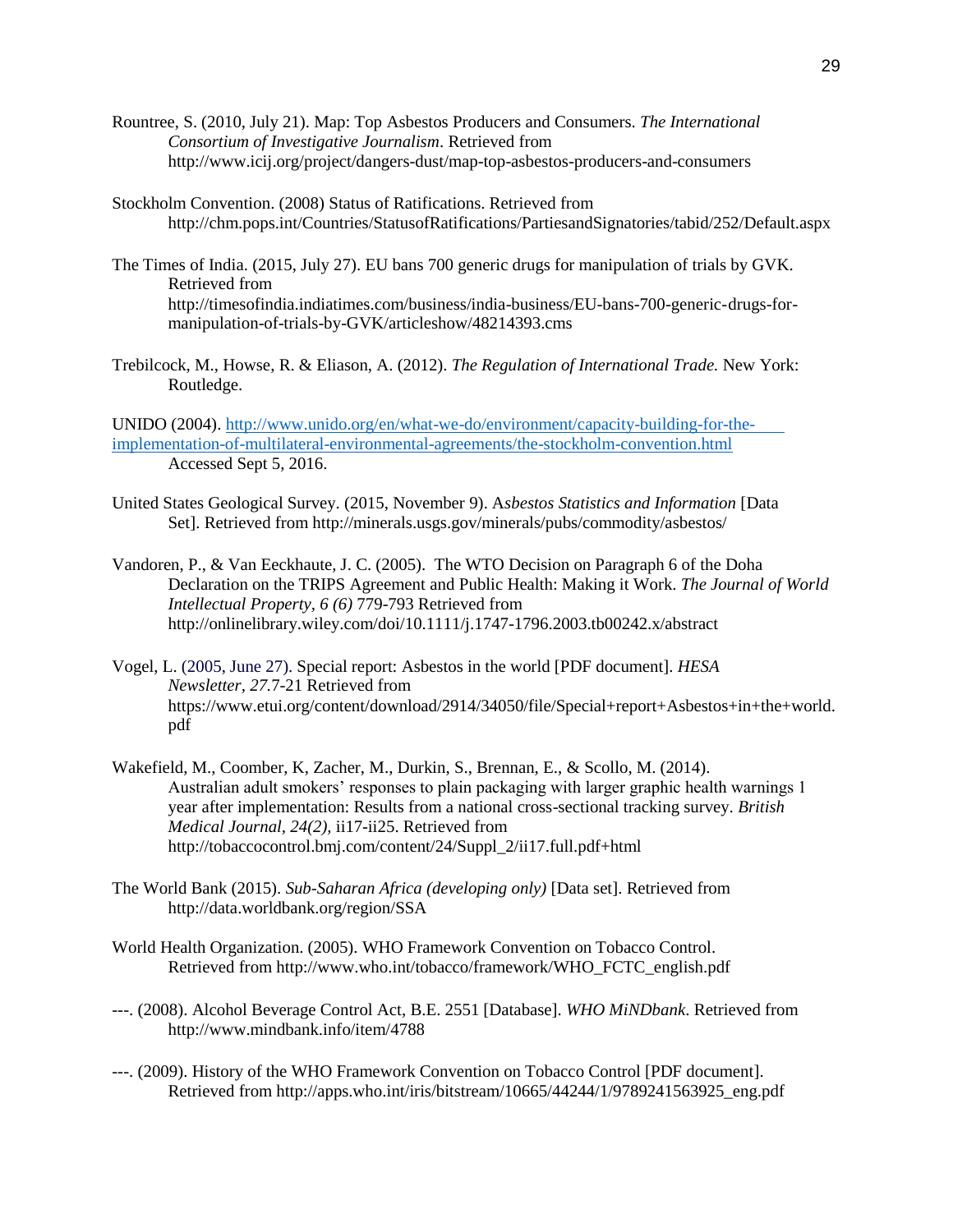- ---. (2011). Global Price Reporting Mechanism [Graphs]. Retrieved from http://apps.who.int/hiv/amds/price/hdd/Default2.aspx
- ---. (2014). Thailand: Alcohol Consumption: Levels and Patterns [Data Set]. Retrieved from http://www.who.int/substance\_abuse/publications/global\_alcohol\_report/profiles/tha.pdf
- ---. (2015a). Alcohol: Fact sheet. Retrieved from http://www.who.int/mediacentre/factsheets/fs349/en/
- ---. (2015b). Tobacco. Retrieved from http://www.who.int/mediacentre/factsheets/fs339/en/
- ---. (2015c). Tobacco Free Initiative (TFI): Watching and countering the industry. Retrieved from http://www.who.int/tobacco/industry/en/
- ---. (2016). Asbestos. Retrieved from http://www.who.int/ipcs/assessment/public\_health/asbestos/en/
- World Organisation for Animal Health. (2015a). Objectives. Retrieved from http://www.oie.int/index.php?id=53#c201
- ---. (2015b). Terrestrial Animal Health Code. Retrieved from http://www.oie.int/international-standard-setting/terrestrial-code/
- World Trade Organization. (2001). European communities Measures Affecting Asbestos and Products Containing Asbestos. Retrieved from https://www.wto.org/english/tratop\_e/dispu\_e/cases\_e/ds135\_e.htm
- ---. (2001, November 20). Declaration on the TRIPS agreement and public health. Retrieved from https://www.wto.org/english/thewto\_e/minist\_e/min01\_e/mindecl\_trips\_e.htm
- ---. (2009, September 25). European Communities Measures Concerning Meat and Meat Products (Hormones). Retrieved from https://www.wto.org/english/tratop\_e/dispu\_e/cases\_e/ds26\_e.htm
- ---. (2012, April 4). United States Measures Affecting the Production and Sale of Clove Cigarettes: Report of the Appellate Body. Retrieved from https://www.wto.org/english/tratop\_e/dispu\_e/406abr\_e.pdf
- ---. (2014). United States Measures Affecting the Production and Sale of Clove Cigarettes. Retrieved from https://www.wto.org/english/tratop\_e/dispu\_e/cases\_e/ds406\_e.htm
- ---. (n.d.). Agreement on the Application of Sanitary and Phytosanitary Measures. Retrieved from https://www.wto.org/english/docs\_e/legal\_e/15sps\_01\_e.htm
- ---. (n.d.). The WTO and the FAO/WHO Codex Alimentarius. Retrieved from https://www.wto.org/english/thewto\_e/coher\_e/wto\_codex\_e.htm

World Trade Organization – Committee on Technical Barriers to Trade. (2010, January 21).